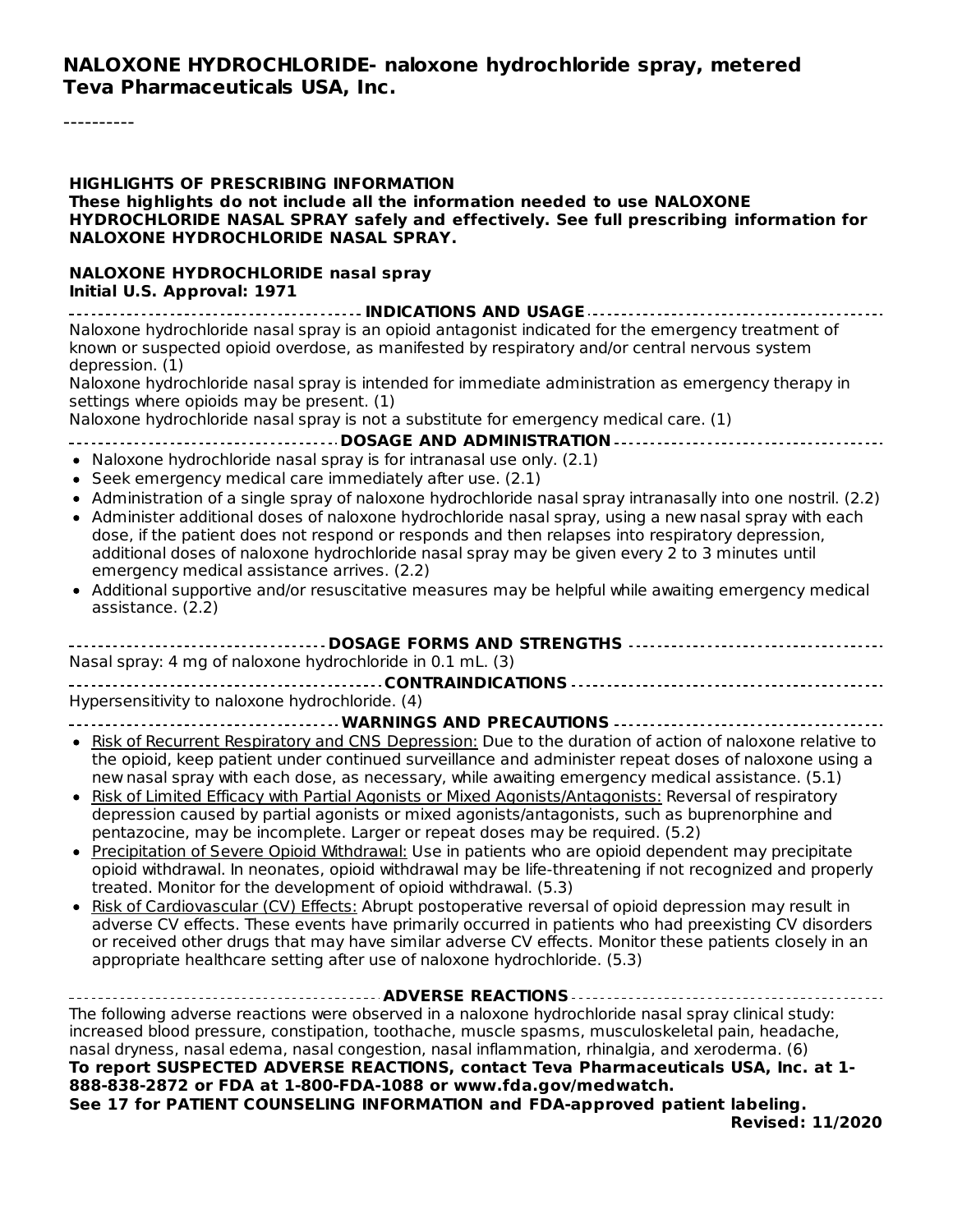#### **FULL PRESCRIBING INFORMATION: CONTENTS\***

## **1 INDICATIONS AND USAGE**

## **2 DOSAGE AND ADMINISTRATION**

- 2.1 Important Administration Instructions
- 2.2 Dosing in Adults and Pediatric Patients
- 2.3 Dosing Modifications due to Partial Agonists or Mixed Agonist/Antagonists

## **3 DOSAGE FORMS AND STRENGTHS**

### **4 CONTRAINDICATIONS**

### **5 WARNINGS AND PRECAUTIONS**

- 5.1 Risk of Recurrent Respiratory and Central Nervous System Depression
- 5.2 Risk of Limited Efficacy with Partial Agonists or Mixed Agonist/Antagonists
- 5.3 Precipitation of Severe Opioid Withdrawal

## **6 ADVERSE REACTIONS**

## **8 USE IN SPECIFIC POPULATIONS**

- 8.1 Pregnancy
- 8.2 Lactation
- 8.4 Pediatric Use
- 8.5 Geriatric Use

#### **11 DESCRIPTION**

## **12 CLINICAL PHARMACOLOGY**

- 12.1 Mechanism of Action
- 12.2 Pharmacodynamics
- 12.3 Pharmacokinetics

## **13 NONCLINICAL TOXICOLOGY**

13.1 Carcinogenesis, Mutagenesis, Impairment of Fertility

## **16 HOW SUPPLIED/STORAGE AND HANDLING**

- 16.1 How Supplied
- 16.2 Storage and Handling

#### **17 PATIENT COUNSELING INFORMATION**

 $\ast$  Sections or subsections omitted from the full prescribing information are not listed.

## **FULL PRESCRIBING INFORMATION**

## **1 INDICATIONS AND USAGE**

Naloxone hydrochloride nasal spray is indicated for the emergency treatment of known or suspected opioid overdose, as manifested by respiratory and/or central nervous system depression.

Naloxone hydrochloride nasal spray is intended for immediate administration as emergency therapy in settings where opioids may be present.

Naloxone hydrochloride nasal spray is not a substitute for emergency medical care.

Limitations of Use: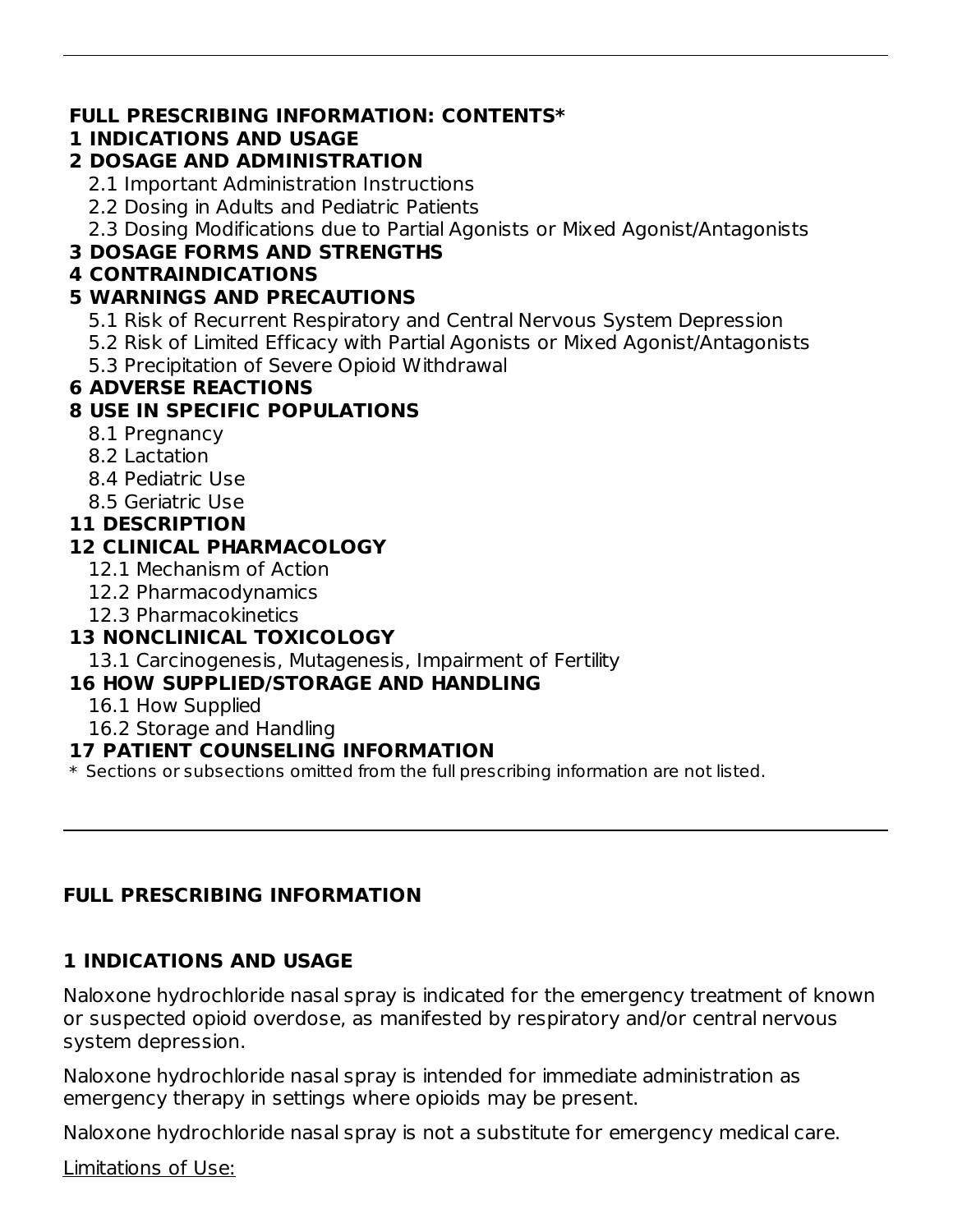Restrict prescription of naloxone hydrochloride nasal spray 2 mg to opioid-dependent patients expected to be at risk for severe opioid withdrawal in situations where there is a low risk for accidental or intentional opioid exposure by household contacts.

# **2 DOSAGE AND ADMINISTRATION**

## **2.1 Important Administration Instructions**

Naloxone hydrochloride nasal spray is for intranasal use only.

No additional device assembly is required.

Because treatment of suspected opioid overdose must be performed by someone other than the patient, instruct the prescription recipient to inform those around them about the presence of naloxone hydrochloride nasal spray and the Instructions for Use.

Instruct the patient or caregiver to read the Instructions for Use at the time they receive a prescription for naloxone hydrochloride nasal spray. Emphasize the following instructions to the patient or caregiver:

- Administer naloxone hydrochloride nasal spray as quickly as possible because prolonged respiratory depression may result in damage to the central nervous system or death. Since the duration of action of most opioids exceeds that of naloxone hydrochloride and the suspected opioid overdose may occur outside of supervised medical settings, seek immediate emergency medical assistance, keep the patient under continued surveillance until emergency personnel arrive, and administer repeated doses of naloxone hydrochloride nasal spray, as necessary. Always seek emergency medical assistance in the event of a suspected, potentially life-threatening opioid emergency after administration of the first dose of naloxone hydrochloride nasal spray.
- Additional doses of naloxone hydrochloride nasal spray may be required until emergency medical assistance becomes available.
- Do not attempt to reuse naloxone hydrochloride nasal spray. Each naloxone hydrochloride nasal spray contains a single dose of naloxone and cannot be reused.
- Re-administer naloxone hydrochloride nasal spray, using a new nasal spray, every 2 to 3 minutes if the patient does not respond or responds and then relapses into respiratory depression.
- Administer naloxone hydrochloride nasal spray in alternate nostrils with each dose.
- Administer naloxone hydrochloride nasal spray according to the printed instructions on the device label and the Instructions for Use.
- Place the patient in the supine position. Prior to administration, be sure the device nozzle is inserted in either nostril of the patient, and provide support to the back of the neck to allow the head to tilt back. **Do not prime or test the device prior to administration.**
- To administer the dose press firmly on the device plunger.
- Remove the device nozzle from the nostril after use.
- Turn patient on their side as shown in the Instructions for Use and call for emergency medical assistance immediately after administration of the first dose of naloxone hydrochloride nasal spray.

# **2.2 Dosing in Adults and Pediatric Patients**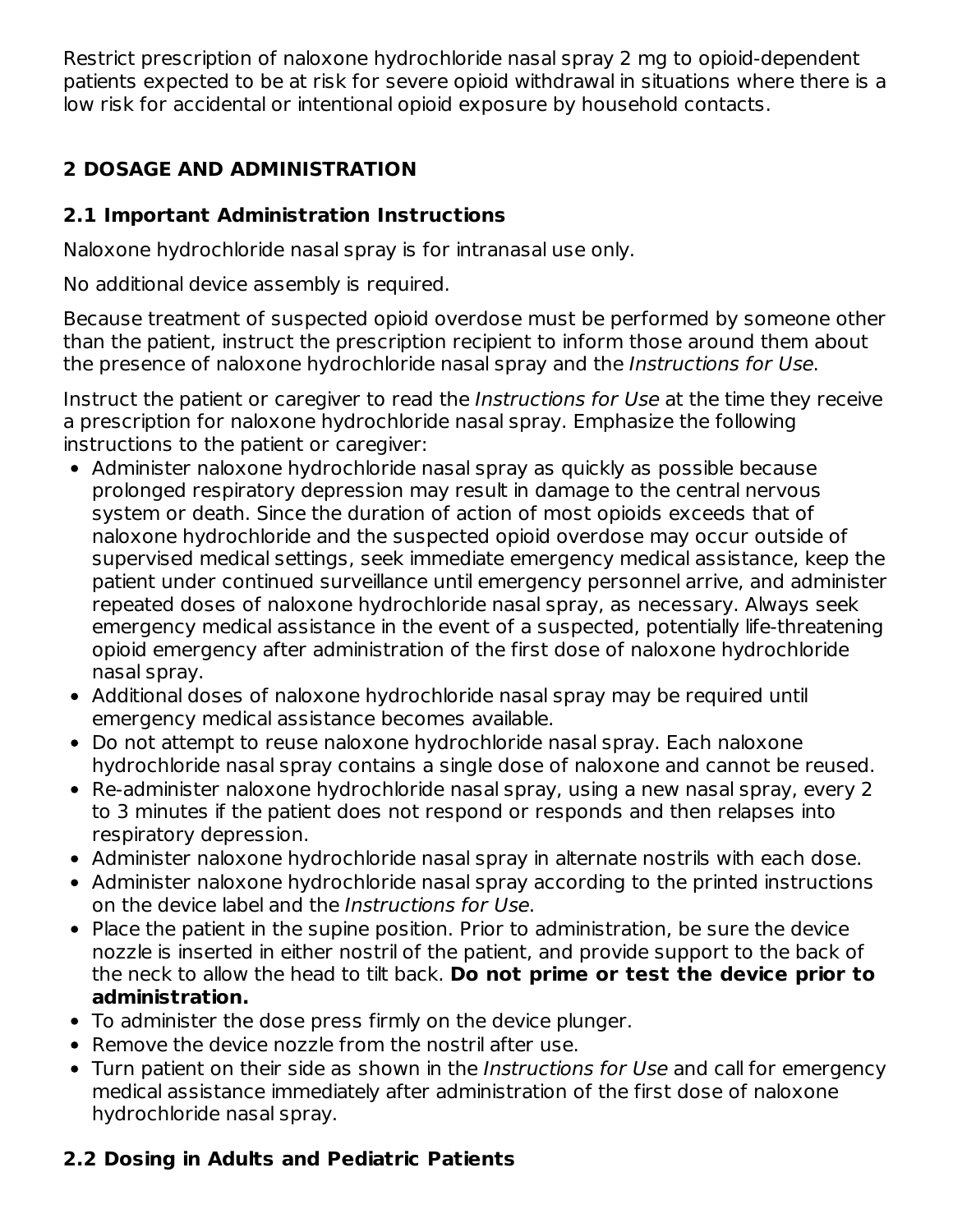#### Initial Dosing

The recommended initial dose of naloxone hydrochloride nasal spray in adults and pediatric patients is one spray delivered by intranasal administration into one nostril.

#### Repeat Dosing

Seek emergency medical assistance as soon as possible after administering the first dose of naloxone hydrochloride nasal spray.

The requirement for repeat doses of naloxone hydrochloride nasal spray depends upon the amount, type, and route of administration of the opioid being antagonized.

Administer naloxone hydrochloride nasal spray in alternate nostrils with each dose.

If the patient responds to naloxone hydrochloride nasal spray and relapses back into respiratory depression before emergency assistance arrives, administer an additional dose of naloxone hydrochloride nasal spray using a new naloxone hydrochloride nasal spray and continue surveillance of the patient.

If the desired response is not obtained after 2 or 3 minutes, administer an additional dose of naloxone hydrochloride nasal spray using a new naloxone hydrochloride nasal spray. If there is still no response and additional doses are available, administer additional doses of naloxone hydrochloride nasal spray every 2 to 3 minutes using a new naloxone hydrochloride nasal spray with each dose until emergency medical assistance arrives.

Additional supportive and/or resuscitative measures may be helpful while awaiting emergency medical assistance.

#### **2.3 Dosing Modifications due to Partial Agonists or Mixed Agonist/Antagonists**

Reversal of respiratory depression by partial agonists or mixed agonist/antagonists, such as buprenorphine and pentazocine, may be incomplete and require higher doses of naloxone hydrochloride or repeated administration of naloxone hydrochloride nasal spray using a new nasal spray [see Warnings and Precautions (5.2)].

## **3 DOSAGE FORMS AND STRENGTHS**

Naloxone Hydrochloride Nasal Spray is supplied as a single-dose intranasal spray containing 4 mg of naloxone hydrochloride in 0.1 mL.

## **4 CONTRAINDICATIONS**

Naloxone hydrochloride nasal spray is contraindicated in patients known to be hypersensitive to naloxone hydrochloride or to any of the other ingredients.

## **5 WARNINGS AND PRECAUTIONS**

## **5.1 Risk of Recurrent Respiratory and Central Nervous System Depression**

The duration of action of most opioids may exceed that of naloxone hydrochloride nasal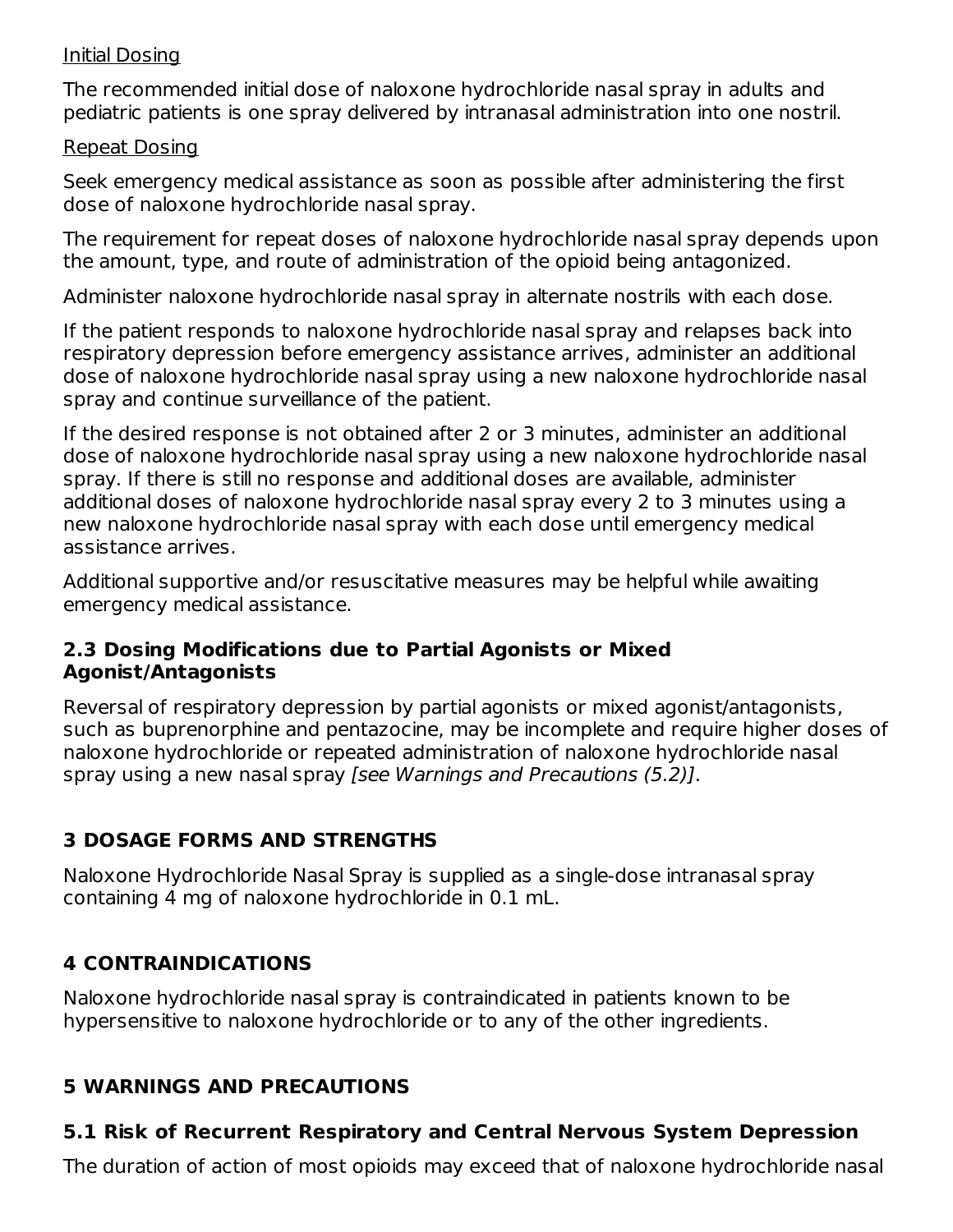spray resulting in a return of respiratory and/or central nervous system depression after an initial improvement in symptoms. Therefore, it is necessary to seek emergency medical assistance immediately after administration of the first dose of naloxone hydrochloride nasal spray and to keep the patient under continued surveillance. Administer additional doses of naloxone hydrochloride nasal spray if the patient is not adequately responding or responds and then relapses back into respiratory depression, as necessary [see Dosage and Administration (2.2)]. Additional supportive and/or resuscitative measures may be helpful while awaiting emergency medical assistance.

### **5.2 Risk of Limited Efficacy with Partial Agonists or Mixed Agonist/Antagonists**

Reversal of respiratory depression by partial agonists or mixed agonist/antagonists such as buprenorphine and pentazocine, may be incomplete. Larger or repeat doses of naloxone hydrochloride may be required to antagonize buprenorphine because the latter has a long duration of action due to its slow rate of binding and subsequent slow dissociation from the opioid receptor [see Dosage and Administration (2.3)]. Buprenorphine antagonism is characterized by a gradual onset of the reversal effects and a decreased duration of action of the normally prolonged respiratory depression.

## **5.3 Precipitation of Severe Opioid Withdrawal**

The use of naloxone hydrochloride nasal spray in patients who are opioid-dependent may precipitate opioid withdrawal characterized by the following signs and symptoms: body aches, diarrhea, tachycardia, fever, runny nose, sneezing, piloerection, sweating, yawning, nausea or vomiting, nervousness, restlessness or irritability, shivering or trembling, abdominal cramps, weakness, and increased blood pressure. In neonates, opioid withdrawal may be life-threatening if not recognized and properly treated and may include the following signs and symptoms: convulsions, excessive crying, and hyperactive reflexes. Monitor the patient for the development of the signs and symptoms of opioid withdrawal.

There are limited data to inform if the 2 mg dose of naloxone hydrochloride nasal spray will avoid precipitation of severe opioid withdrawal in the setting of opioid dependence. However, the 2 mg dose may not provide an adequate and timely reversal in persons who may be exposed to an overdose of a potent or very high dose of opioids.

Abrupt postoperative reversal of opioid depression after using naloxone hydrochloride may result in nausea, vomiting, sweating, tremulousness, tachycardia, hypotension, hypertension, seizures, ventricular tachycardia and fibrillation, pulmonary edema, and cardiac arrest. Death, coma, and encephalopathy have been reported as sequelae of these events. These events have primarily occurred in patients who had pre-existing cardiovascular disorders or received other drugs that may have similar adverse cardiovascular effects. Although a direct cause and effect relationship has not been established, after use of naloxone hydrochloride, monitor patients with pre-existing cardiac disease or patients who have received medications with potential adverse cardiovascular effects for hypotension, ventricular tachycardia or fibrillation, and pulmonary edema in an appropriate healthcare setting. It has been suggested that the pathogenesis of pulmonary edema associated with the use of naloxone hydrochloride is similar to neurogenic pulmonary edema, i.e., a centrally mediated massive catecholamine response leading to a dramatic shift of blood volume into the pulmonary vascular bed resulting in increased hydrostatic pressures.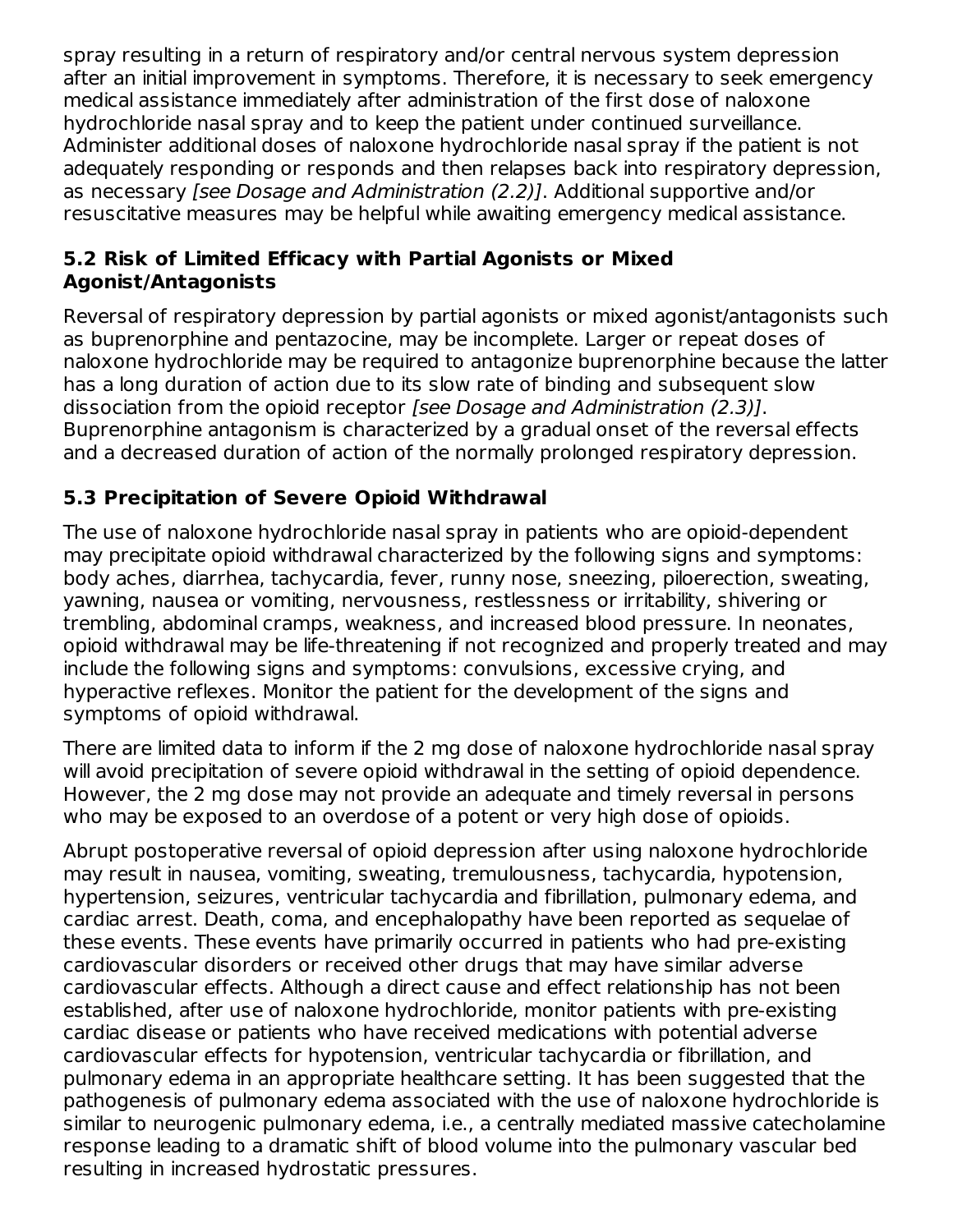There may be clinical settings, particularly the postpartum period in neonates with known or suspected exposure to maternal opioid use, where it is preferable to avoid the abrupt precipitation of opioid withdrawal symptoms. In these settings, consider use of an alternative, naloxonecontaining product that can be titrated to effect and, where applicable, dosed according to weight [see Use in Specific Populations (8.4)].

## **6 ADVERSE REACTIONS**

The following serious adverse reactions are discussed elsewhere in the labeling:

• Precipitation of Severe Opioid Withdrawal [see Warnings and Precautions (5.3)]

Because clinical studies are conducted under widely varying conditions, adverse reaction rates observed in the clinical studies of a drug cannot be directly compared to the rates in the clinical studies of another drug and may not reflect the rates observed in practice.

The following adverse reactions were observed in a naloxone hydrochloride nasal spray clinical study.

In a pharmacokinetic study of 30 healthy adult volunteers exposed to one spray of naloxone hydrochloride nasal spray in one nostril or two sprays of naloxone hydrochloride nasal spray, one in each nostril, the most common adverse reactions were: increased blood pressure, constipation, toothache, muscle spasms, musculoskeletal pain, headache, nasal dryness, nasal edema, nasal congestion, nasal inflammation, rhinalgia, and xeroderma.

The following adverse reactions have been identified primarily during post-approval use of naloxone hydrochloride in the post-operative setting. Because these reactions are reported voluntarily from a population of uncertain size, it is not always possible to reliably estimate their frequency or establish a causal relationship to drug exposure: Hypotension, hypertension, ventricular tachycardia and fibrillation, dyspnea, pulmonary edema, and cardiac arrest. Death, coma, and encephalopathy have been reported as sequelae of these events. Excessive doses of naloxone hydrochloride in post-operative patients have resulted in significant reversal of analgesia, and have caused agitation.

Abrupt reversal of opioid effects in persons who were physically dependent on opioids has precipitated an acute withdrawal syndrome. Signs and symptoms have included: body aches, fever, sweating, runny nose, sneezing, piloerection, yawning, weakness, shivering or trembling, nervousness, restlessness or irritability, diarrhea, nausea or vomiting, abdominal cramps, increased blood pressure, tachycardia. In some patients, there may be aggressive behavior upon abrupt reversal of an opioid overdose. In the neonate, opioid withdrawal signs and symptoms also included convulsions, excessive crying, and hyperactive reflexes.

## **8 USE IN SPECIFIC POPULATIONS**

## **8.1 Pregnancy**

## Risk Summary

The limited available data on naloxone use in pregnant women are not sufficient to inform a drug-associated risk. However, there are clinical considerations [see Clinical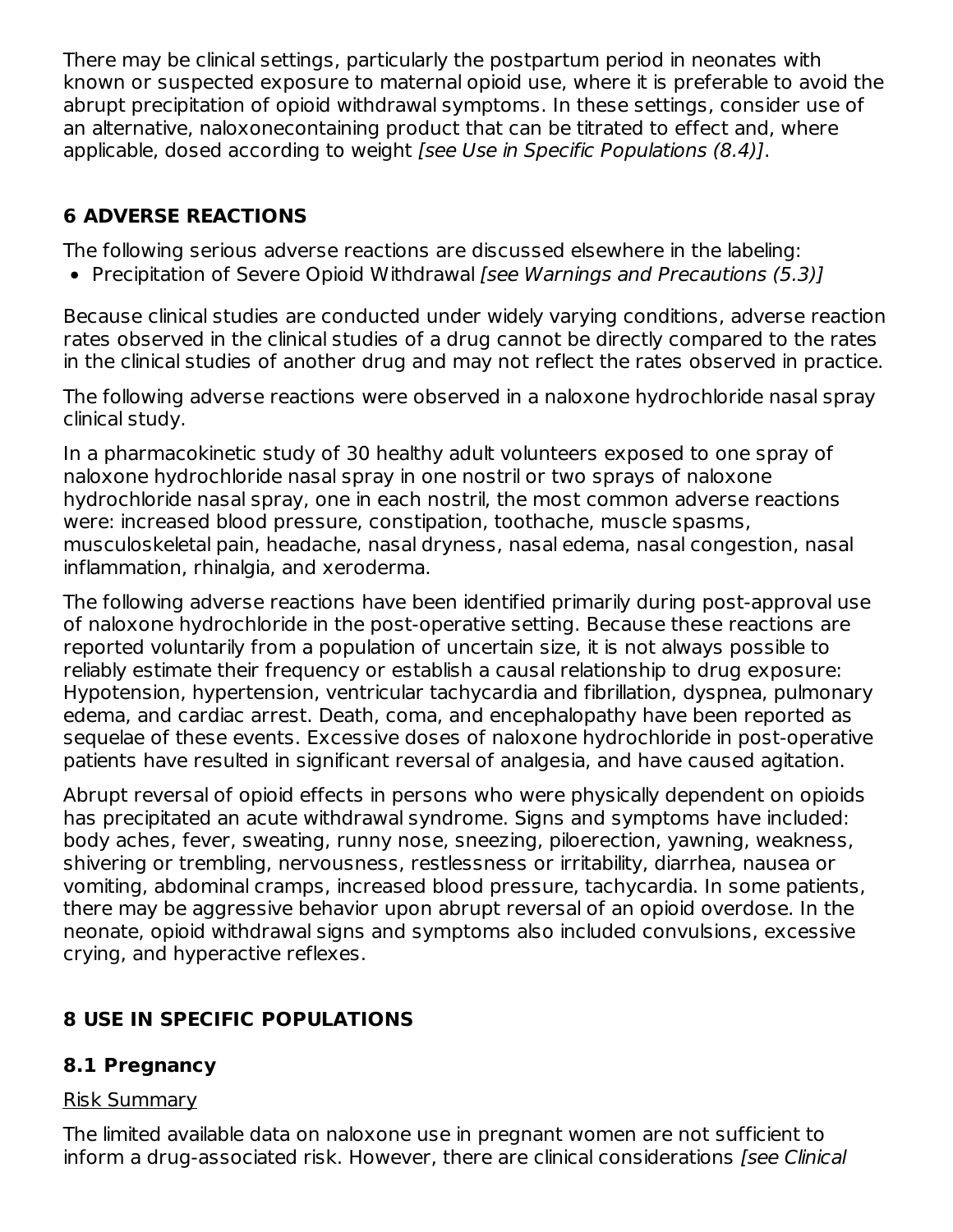Considerations]. In animal reproduction studies, no embryotoxic or teratogenic effects were observed in mice and rats treated with naloxone hydrochloride during the period of organogenesis at doses equivalent to 6-times and 12-times, respectively, a human dose of

8 mg/day (two naloxone hydrochloride nasal sprays) based on body surface area comparison [see Data].

The estimated background risk of major birth defects and miscarriage for the indicated population is unknown. In the U.S. general population, the estimated background risk of major birth defects and miscarriage in clinically recognized pregnancies is 2% to 4% and 15% to 20%, respectively.

### Clinical Considerations

## Fetal/Neonatal adverse reactions

Naloxone hydrochloride crosses the placenta, and may precipitate withdrawal in the fetus, as well as in the opioid-dependent mother [see Warnings and Precautions (5.3)]. The fetus should be evaluated for signs of distress after naloxone hydrochloride nasal spray is used. Careful monitoring is needed until the fetus and mother are stabilized.

Data

## Animal Data

Naloxone hydrochloride was administered during organogenesis to mice and rats at subcutaneous doses up to 10 mg/kg/day (equivalent to 6-times and 12-times, respectively, a human dose of 8 mg (two naloxone hydrochloride nasal sprays) (based on body surface area comparison). These studies demonstrated no embryotoxic or teratogenic effects due to naloxone hydrochloride.

Pregnant female rats were administered 2 or 10 mg/kg naloxone subcutaneously from Gestation Day 15 to Postnatal day 21. There were no adverse effects on the offspring (up to 12-times a human dose of 8 mg/day (two naloxone hydrochloride nasal sprays) based on body surface area comparison).

## **8.2 Lactation**

## Risk Summary

There is no information regarding the presence of naloxone in human milk, or the effects of naloxone on the breastfed infant or on milk production. Studies in nursing mothers have shown that naloxone does not affect prolactin or oxytocin hormone levels. Naloxone is minimally orally bioavailable.

## **8.4 Pediatric Use**

The safety and effectiveness of naloxone hydrochloride nasal spray have been established in pediatric patients of all ages for known or suspected opioid overdose as manifested by respiratory and/or central nervous system depression. Use of naloxone hydrochloride in all pediatric patients is supported by adult bioequivalence studies coupled with evidence from the safe and effective use of other naloxone hydrochloride drug products. No pediatric studies were conducted for naloxone hydrochloride nasal spray.

Absorption of naloxone hydrochloride following intranasal administration in pediatric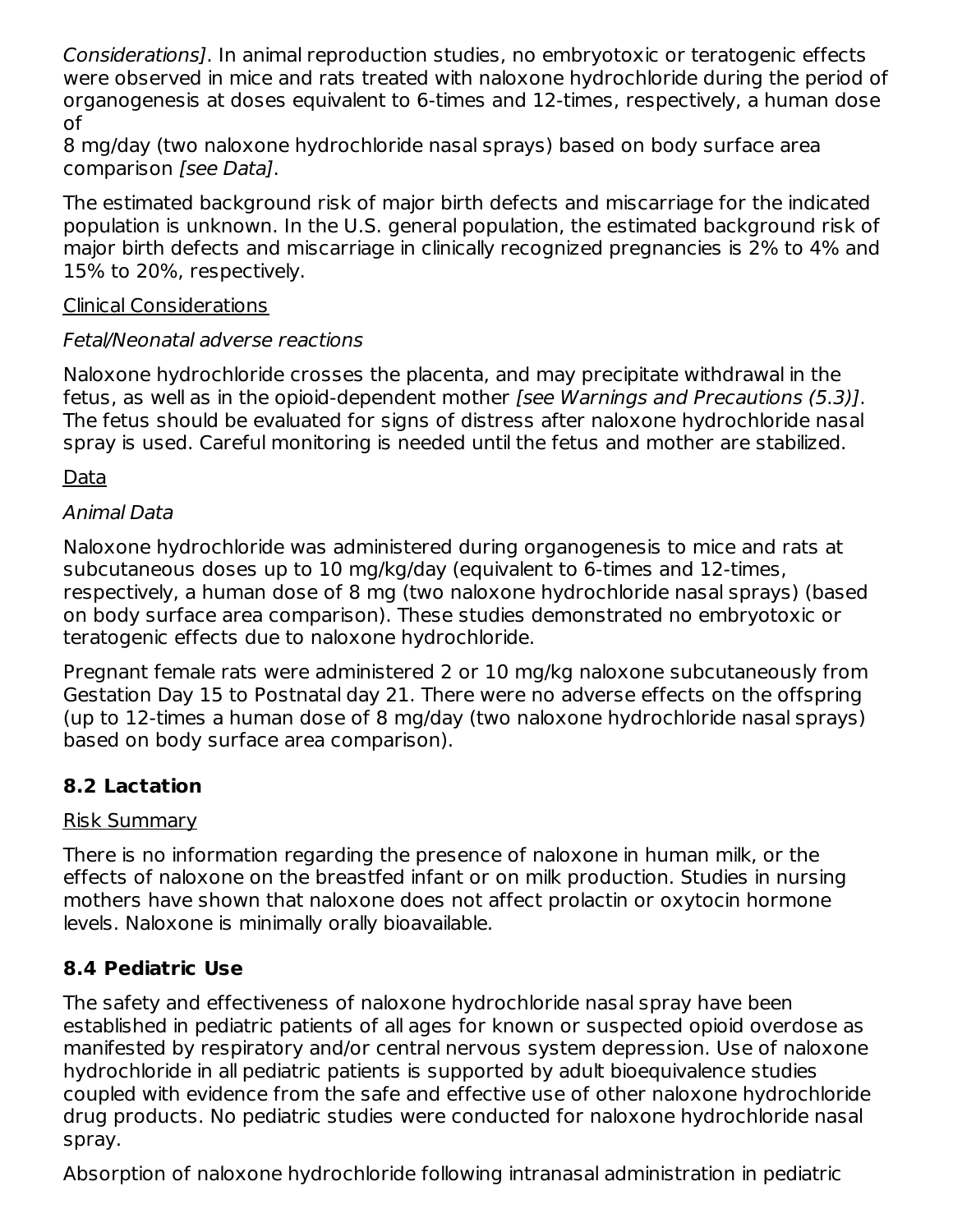patients may be erratic or delayed. Even when the opiate-intoxicated pediatric patient responds appropriately to naloxone hydrochloride, he/she must be carefully monitored for at least 24 hours, as a relapse may occur as naloxone hydrochloride is metabolized.

In opioid-dependent pediatric patients, (including neonates), administration of naloxone hydrochloride may result in an abrupt and complete reversal of opioid effects, precipitating an acute opioid withdrawal syndrome. Neonatal opioid withdrawal syndrome, unlike opioid withdrawal syndrome in adults, may be life-threatening, if not recognized, and should be treated according to protocols developed by neonatology experts [see Warnings and Precautions (5.3)].

In settings such as in neonates with known or suspected exposure to maternal opioid use, where it may be preferable to avoid the abrupt precipitation of opioid withdrawal symptoms, consider use of an alternate naloxone-containing product that can be dosed according to weight and titrated to effect.

Also, in situations where the primary concern is for infants at risk for opioid overdose, consider whether the availability of alternate naloxone-containing products may be better suited than naloxone hydrochloride nasal spray.

### **8.5 Geriatric Use**

Geriatric patients have a greater frequency of decreased hepatic, renal, or cardiac function and of concomitant disease or other drug therapy. Therefore, the systemic exposure of naloxone hydrochloride can be higher in these patients.

Clinical studies of naloxone hydrochloride did not include sufficient numbers of subjects aged 65 and over to determine whether they respond differently from younger subjects. Other reported clinical experience has not identified differences in responses between the elderly and younger patients.

## **11 DESCRIPTION**

Naloxone Hydrochloride Nasal Spray is a pre-filled, single dose intranasal spray. Chemically, naloxone hydrochloride dihydrate is the hydrochloride salt of (5R,9R,13S,14S)-17-Allyl-3,14-dihydroxy-4,5-epoxymorphinan-6-on hydrochloride dihydrate with the following structure: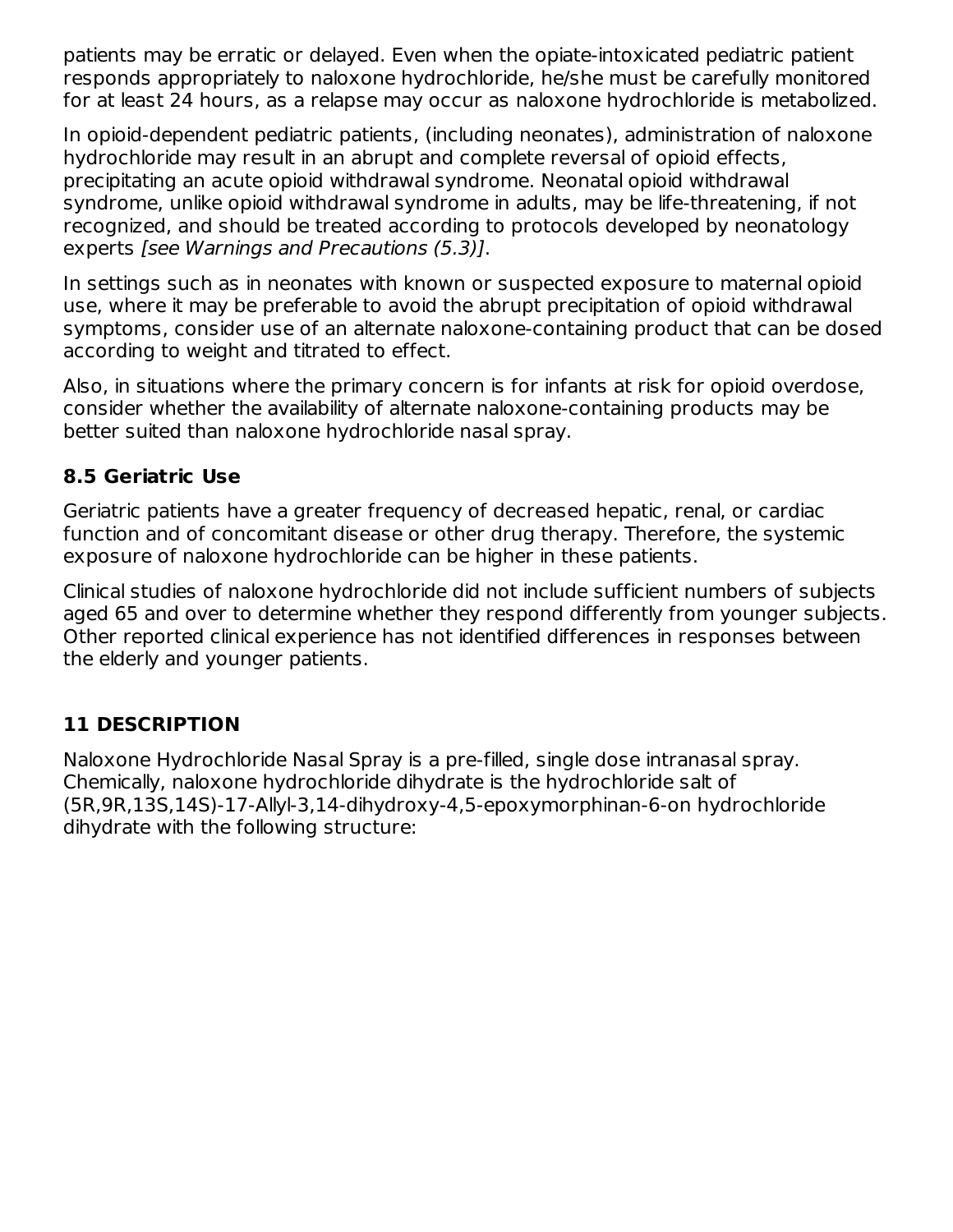

C<sub>19</sub>H<sub>22</sub>NO<sub>4</sub>Cl•2H<sub>2</sub>O M.W. 399.87

Naloxone hydrochloride, USP an opioid antagonist, occurs as a white to slightly off-white powder, and is freely soluble in water, soluble in ethanol (96%) and practically insoluble in toluene.

Each Naloxone Hydrochloride Nasal Spray contains a 4 mg single dose of naloxone hydrochloride, USP (equivalent to 3.6 mg of naloxone) in a 0.1 mL (100 microliter) aqueous solution.

Inactive ingredients include benzalkonium chloride (preservative), edetate disodium (stabilizer), sodium chloride, sodium hydroxide/hydrochloric acid to adjust pH, and purified water. The pH range is 3.5 to 5.5.

## **12 CLINICAL PHARMACOLOGY**

## **12.1 Mechanism of Action**

Naloxone hydrochloride is an opioid antagonist that antagonizes opioid effects by competing for the same receptor sites.

Naloxone hydrochloride reverses the effects of opioids, including respiratory depression, sedation, and hypotension. It can also reverse the psychotomimetic and dysphoric effects of agonist-antagonists such as pentazocine.

#### **12.2 Pharmacodynamics**

When naloxone hydrochloride is administered intravenously, the onset of action is generally apparent within two minutes. The time to onset of action is shorter for intravenous compared to subcutaneous or intramuscular routes of administration. The duration of action is dependent upon the dose and route of administration of naloxone hydrochloride.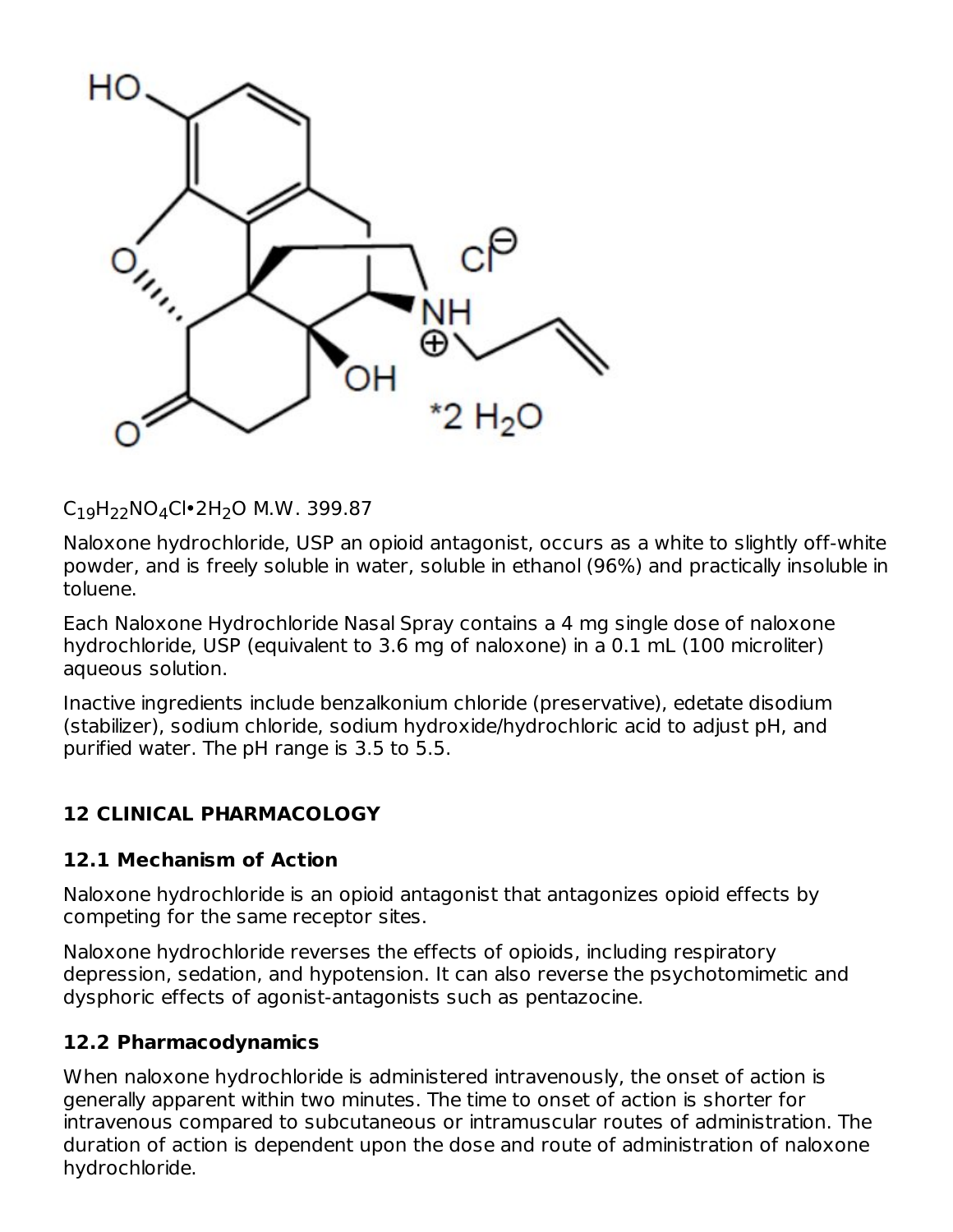## **12.3 Pharmacokinetics**

In a pharmacokinetic study in 30 healthy adult subjects, the relative bioavailability (BA) of one nasal spray in one nostril, consisting of a 2 mg total dose (0.1 mL of 20 mg/mL naloxone hydrochloride solution) and a 4 mg total dose (0.1 mL of 40 mg/mL naloxone hydrochloride solution), and two nasal sprays administered as one nasal spray in each nostril, consisting of a 4 mg total dose (0.1 mL of 20 mg/mL naloxone hydrochloride solution in each nostril) and an 8 mg total dose (0.1 mL of 40 mg/mL naloxone hydrochloride solution in each nostril), were compared to a single dose of 0.4 mg naloxone hydrochloride intramuscular injection. For intranasal administration, the subjects were instructed not to breathe through the nose during administration of the nasal spray, and remained fully supine for approximately one hour post-dose. For intramuscular administration, naloxone was administered as a single injection in the gluteus maximus muscle. The pharmacokinetic parameters obtained in the study are shown in Table 1.

**Table 1 Mean Pharmacokinetic Parameters (CV%) for Naloxone Following Naloxone Hydrochloride Nasal Spray and Intramuscular Injection of Naloxone HCl to Healthy Subjects**

| <b>Parameter</b>                                                                              | 2 mg-<br>One<br>Nasal<br><b>Spray</b><br>in one<br>nostril each<br>20<br>mg/ml | 4 mg -<br>Two<br><b>Nasal</b><br> Sprays, Nasal<br>one in Spray<br> nostril  nostril nostril  (N=29)<br>20<br>$(N=29)$ <sub>r</sub> mg/ml<br>(N=29) (N=29) (N=29) | 4 mg - Two<br><b>One</b><br>in one each<br>40<br>$mg/ml$ $mg/ml$ | 8 mg -<br><b>Nasal</b><br>Sprays, 0.4 mg<br>one in<br>40 | <b>Intramuscular</b><br><b>Injection</b> |  |  |  |
|-----------------------------------------------------------------------------------------------|--------------------------------------------------------------------------------|-------------------------------------------------------------------------------------------------------------------------------------------------------------------|------------------------------------------------------------------|----------------------------------------------------------|------------------------------------------|--|--|--|
| t <sub>max</sub> (h) <sup>1</sup>                                                             | 0.33<br>(0.25,<br>1.00)                                                        | 0.33<br>(0.17,<br>0.57)                                                                                                                                           | 0.50<br>(0.17,<br>(1.00)                                         | 0.33<br>(0.17,<br>$ 1.00\rangle$                         | 0.38(0.08) <br>2.05)                     |  |  |  |
| $C_{\text{max}}$ (ng/mL)                                                                      | 2.91<br>(35)                                                                   | 6.30<br>(34)                                                                                                                                                      | 4.83<br>(43)                                                     | 9.70<br>(36)                                             | 0.88(31)                                 |  |  |  |
| $AUC_t$ (hr ng/mL)                                                                            | 4.60<br>(27)                                                                   | 9.64<br>(24)                                                                                                                                                      | 7.87<br>(37)                                                     | 15.3<br>(23)                                             | 1.75(23)                                 |  |  |  |
| $AUC0-int$ (h*ng/mL)                                                                          | 4.66<br>(27)                                                                   | 9.74<br>(24)                                                                                                                                                      | 7.95<br>(37)                                                     | 15.5<br>(23)                                             | 1.79(23)                                 |  |  |  |
| $t_{1/2}$ (h)                                                                                 | 1.85<br>(33)                                                                   | 2.19<br>(33)                                                                                                                                                      | 2.08<br>(30)                                                     | 2.10<br>(32)                                             | 1.24(26)                                 |  |  |  |
| Dose normalized Relative BA<br>(%) vs. IM                                                     | 51.7<br>(22)                                                                   | 54.0<br>(23)                                                                                                                                                      | 44.2<br>$(31)^2$                                                 | 43.1<br>(24)                                             | 100                                      |  |  |  |
| $ ^1$ t <sub>max</sub> reported as median (minimum, maximum)<br>$\beta$ N=28 for Relative BA. |                                                                                |                                                                                                                                                                   |                                                                  |                                                          |                                          |  |  |  |

**Figure 1 Mean ± SD Plasma Concentration of Naloxone, (a) 0 to 6 h and (b) 0 to 1h Following Intranasal Administration and Intramuscular Injection**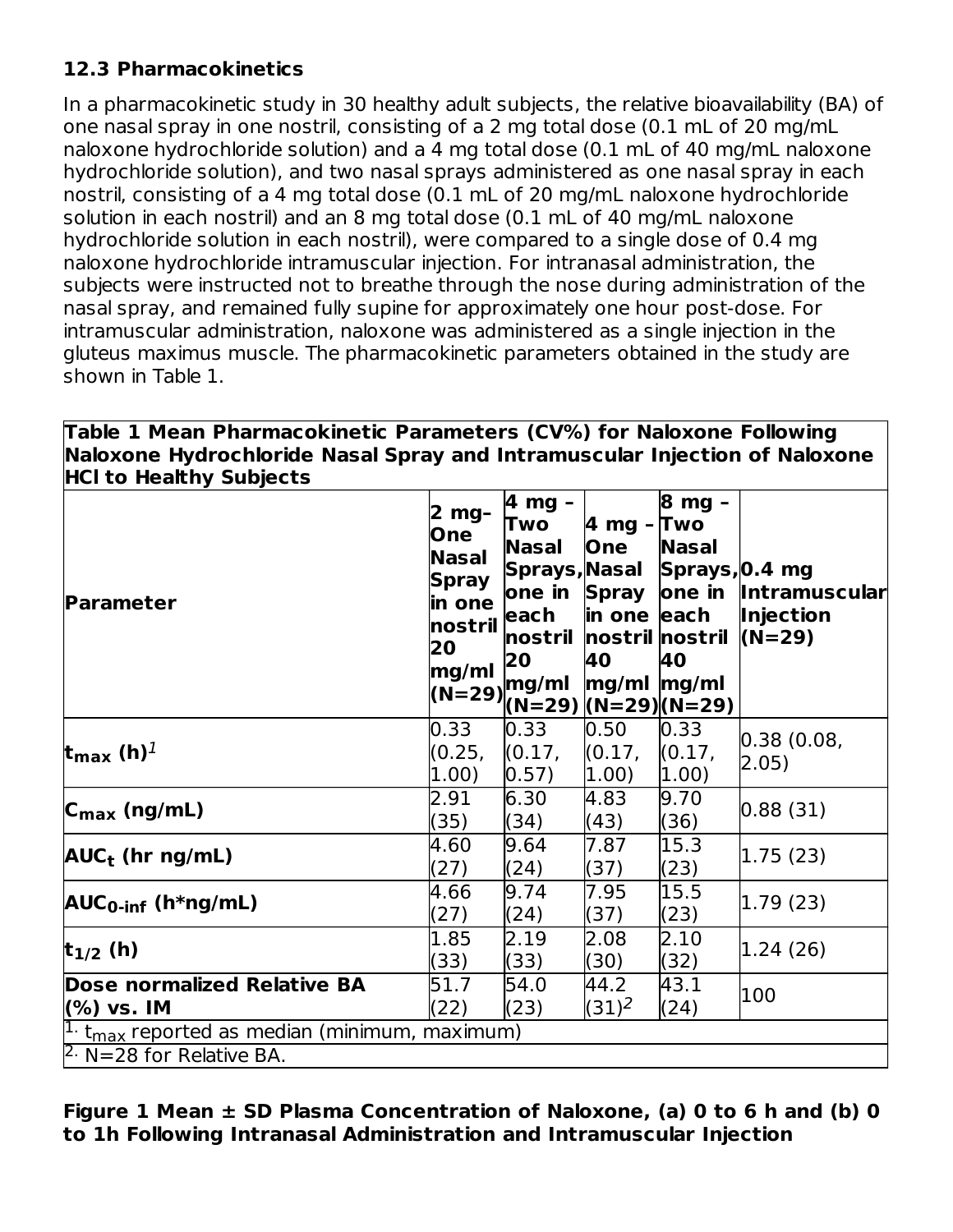

The median naloxone t<sub>max</sub> after intranasal administration of naloxone hydrochloride nasal spray (one nasal spray in one nostril (2 mg or 4 mg) or two nasal sprays as one spray in each nostril (4 mg or 8 mg) was not significantly different compared to the 0.4 mg dose of naloxone hydrochloride intramuscular injection (Table 1).

The dose normalized relative bioavailability of one dose (2 mg or 4 mg) or two doses (4 mg or 8 mg) of naloxone hydrochloride nasal spray as compared to the 0.4 mg dose of naloxone hydrochloride administered by intramuscular injection was 52%, 44%, 54%, and 43%, respectively.

#### **Distribution**

Following parenteral administration, naloxone is distributed in the body and readily crosses the placenta. Plasma protein binding occurs but is relatively weak. Plasma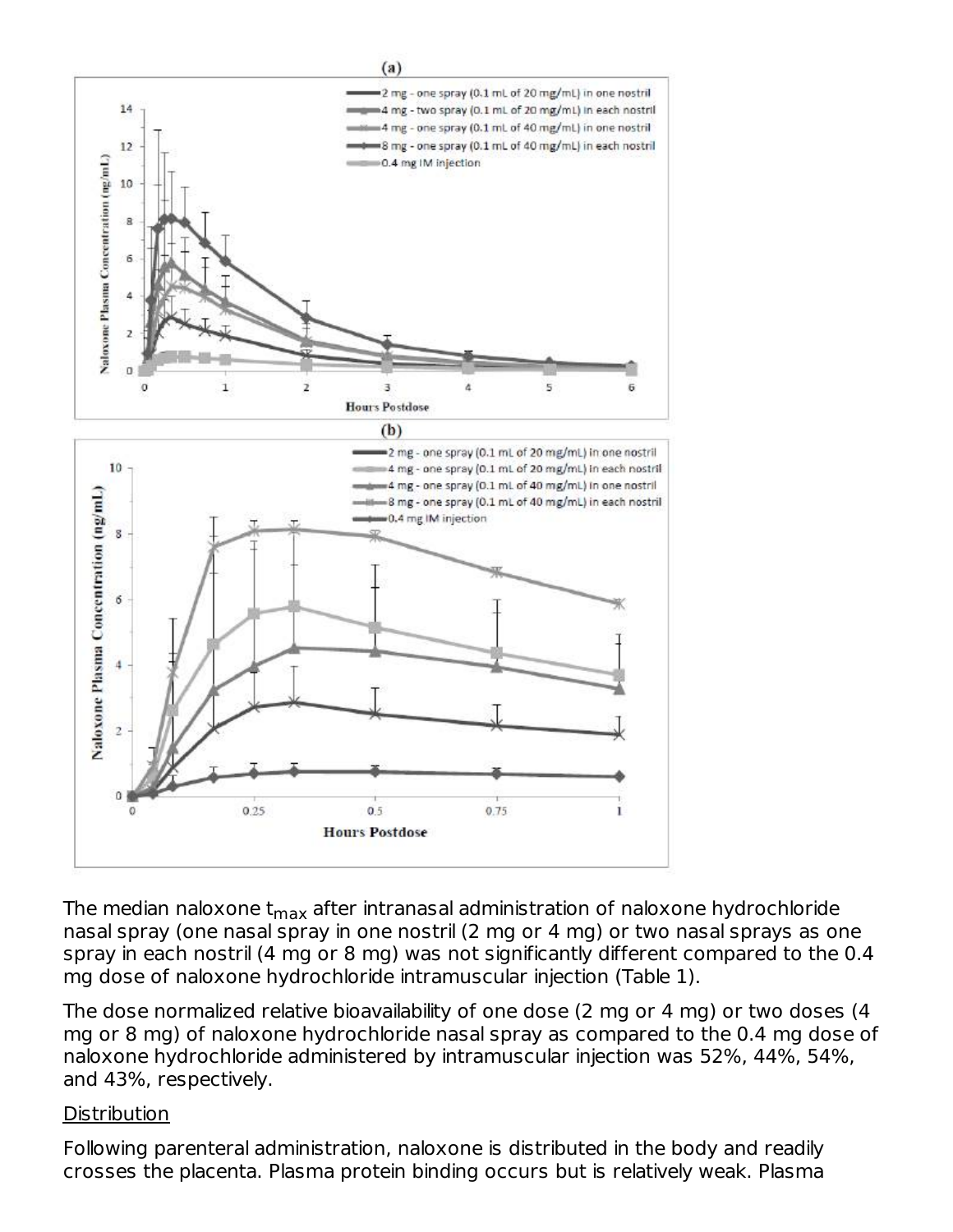albumin is the major binding constituent, but significant binding of naloxone also occurs to plasma constituents other than albumin. It is not known whether naloxone is excreted into human milk.

### Elimination

Following a single intranasal administration of naloxone hydrochloride nasal spray (2 mg or 4 mg dose of naloxone hydrochloride), the mean plasma half-life of naloxone in healthy adults was approximately 1.85 (33% CV) hours and 2.08 (30% CV) hours; respectively, which was longer than that observed after administrations of a 0.4 mg naloxone hydrochloride intramuscular injection, where the half-life was 1.24 hours (26% CV). In a neonatal study of naloxone hydrochloride injection, the mean  $(\pm$  SD) plasma half-life was observed to be  $3.1$  ( $\pm$  0.5) hours.

#### Metabolism

Naloxone hydrochloride is metabolized in the liver, primarily by glucuronide conjugation, with naloxone-3-glucoronide as the major metabolite.

### Excretion

After an oral or intravenous dose, about 25 to 40% of naloxone is excreted as metabolites in urine within 6 hours, about 50% in 24 hours, and 60 to 70% in 72 hours.

## **13 NONCLINICAL TOXICOLOGY**

## **13.1 Carcinogenesis, Mutagenesis, Impairment of Fertility**

## **Carcinogenesis**

Long-term animal studies to evaluate the carcinogenic potential of naloxone have not been completed.

## Mutagenesis

Naloxone was weakly positive in the Ames mutagenicity and in the *in vitro* human lymphocyte chromosome aberration test but was negative in the in vitro Chinese hamster V79 cell HGPRT mutagenicity assay and in the *in vivo* rat bone marrow chromosome aberration study.

#### Impairment of Fertility

Male rats were treated with 2 or 10 mg/kg naloxone for 60 days prior to mating. Female rats treated for 14-days prior to mating and throughout gestation with the same doses of naloxone (up to 12-times a human dose of 8 mg/day (two naloxone hydrochloride nasal sprays) based on body surface area comparison). There was no adverse effect on fertility.

## **16 HOW SUPPLIED/STORAGE AND HANDLING**

## **16.1 How Supplied**

Naloxone Hydrochloride Nasal Spray 4 mg is supplied as a carton containing two blister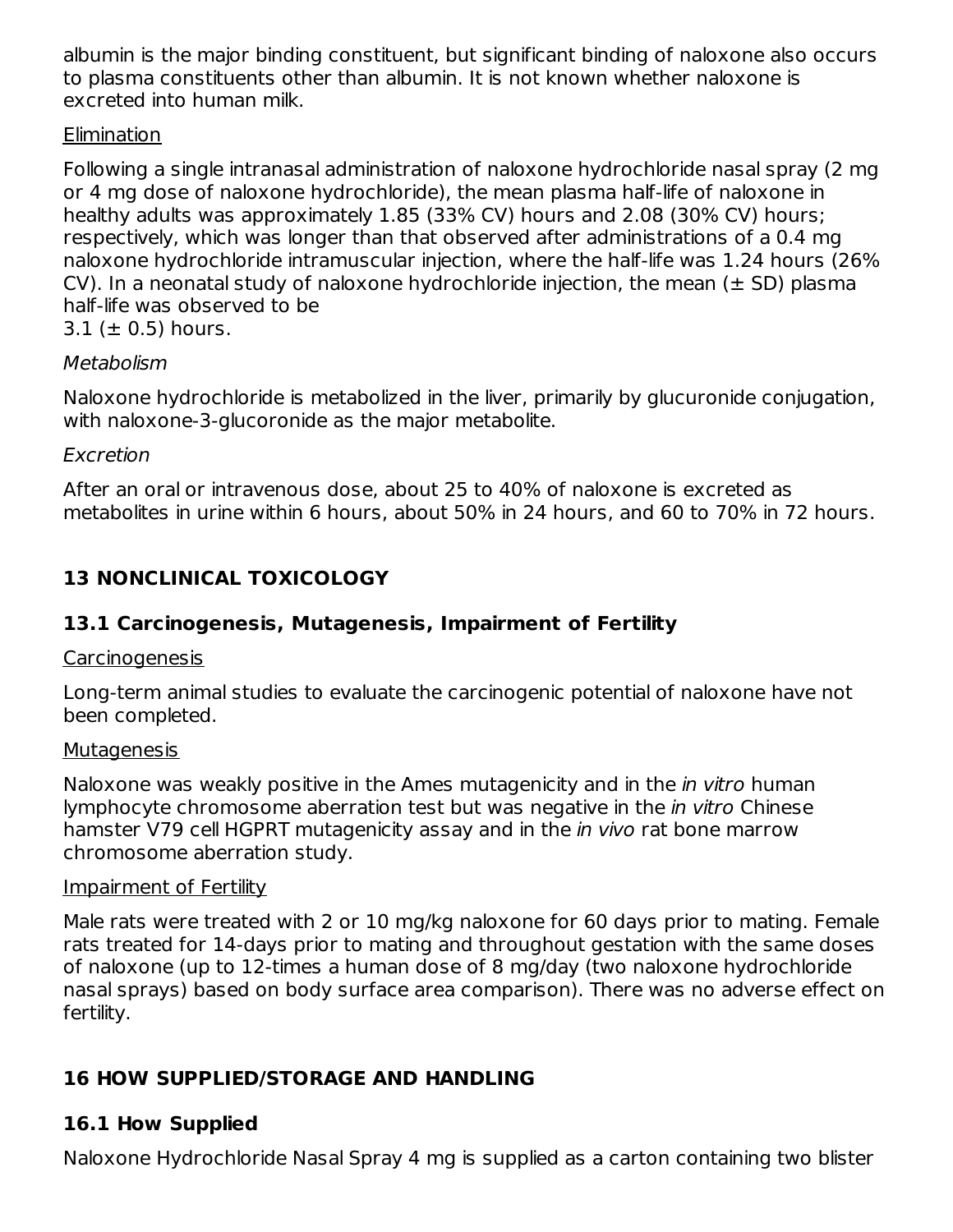packages (NDC 0093-2165-68) each with a single spray device.

Naloxone Hydrochloride Nasal Spray is not made with natural rubber latex.

## **16.2 Storage and Handling**

Store Naloxone Hydrochloride Nasal Spray in the blister and cartons provided.

Store below 77°F (25°C). Excursions permitted up to 104°F (40°C). Do not freeze or expose to excessive heat above 104°F (40°C). Protect from light.

Naloxone Hydrochloride Nasal Spray freezes at temperatures below 5°F (-15°C). If this happens, the device will not spray. If Naloxone Hydrochloride Nasal Spray is frozen and is needed in an emergency, do NOT wait for Naloxone Hydrochloride Nasal Spray to thaw. Get emergency medical help right away. However, Naloxone Hydrochloride Nasal Spray may be thawed by allowing it to sit at room temperature for 15 minutes, and it may still be used if it has been thawed after being previously frozen.

## **17 PATIENT COUNSELING INFORMATION**

Advise the patient and family members or caregivers to read the FDA-approved patient labeling (Patient Information and Instructions for Use).

### Recognition of Opioid Overdose

Inform patients and their family members or caregivers about how to recognize the signs and symptoms of an opioid overdose such as the following:

- Extreme somnolence inability to awaken a patient verbally or upon a firm sternal rub.
- Respiratory depression this can range from slow or shallow respiration to no respiration in a patient who is unarousable.
- Other signs and symptoms that may accompany somnolence and respiratory depression include the following:
	- Miosis
	- Bradycardia and/or hypotension.

## Risk of Recurrent Respiratory and Central Nervous System Depression

Instruct patients and their family members or caregivers that, since the duration of action of most opioids may exceed that of naloxone hydrochloride nasal spray, they must seek immediate emergency medical assistance after the first dose of naloxone hydrochloride nasal spray and keep the patient under continued surveillance [see Dosage and Administration (2.2), Warnings and Precautions (5.3)].

## Limited Efficacy for/with Partial Agonists or Mixed Agonist/Antagonists

Instruct patients and their family members or caregivers that the reversal of respiratory depression caused by partial agonists or mixed agonist/antagonists, such as buprenorphine and pentazocine, may be incomplete and may require higher doses of naloxone hydrochloride or repeated administration of naloxone hydrochloride nasal spray, using a new nasal spray each time [see Dosage and Administration (2.3), Warnings and Precautions (5.2)].

## Precipitation of Severe Opioid Withdrawal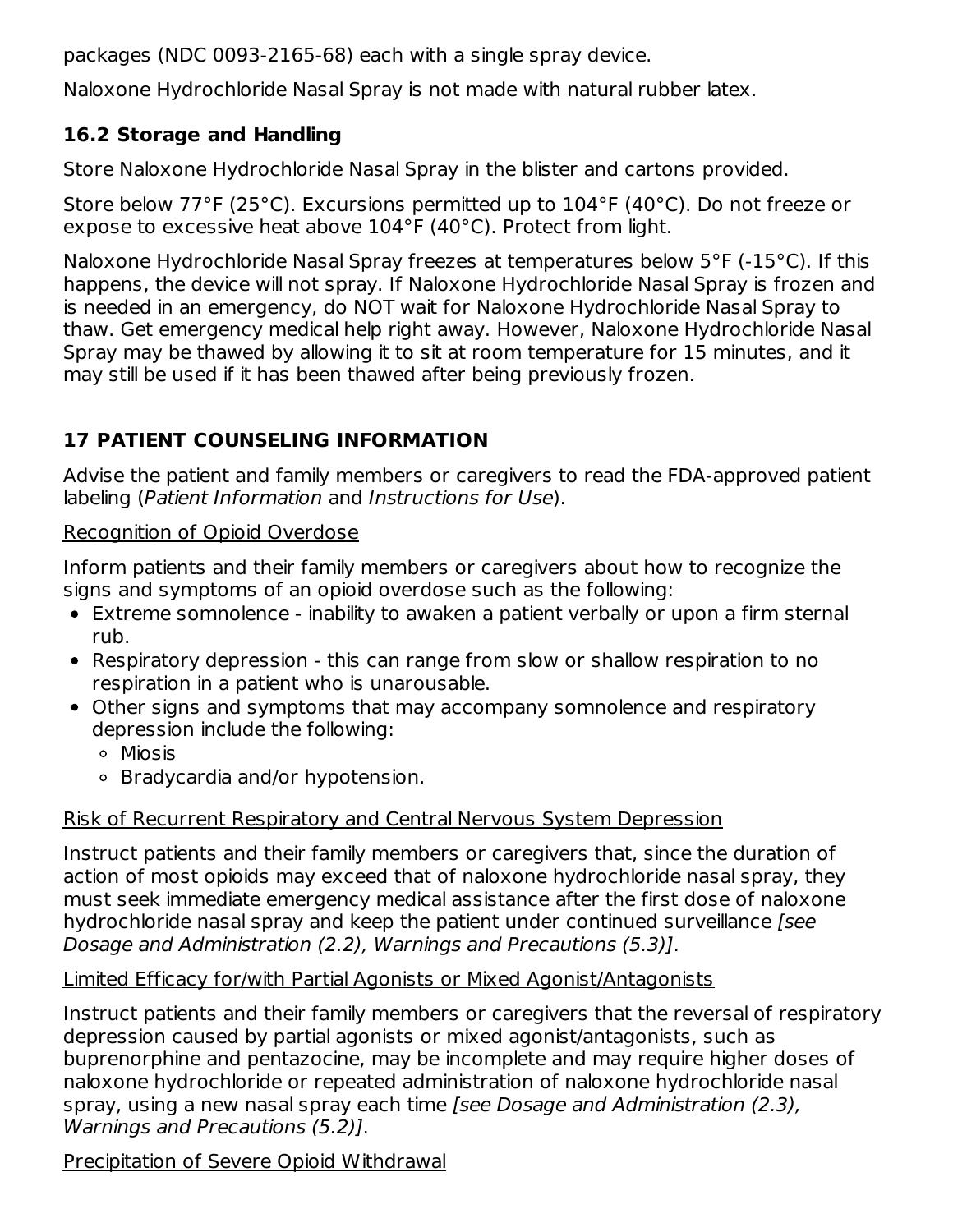Instruct patients and their family members or caregivers that the use of naloxone hydrochloride nasal spray in patients who are opioid dependent may precipitate opioid withdrawal [see Warnings and Precautions (5.3), Adverse Reactions (6)].

### Administration Instructions

Instruct patients and their family members or caregivers to:

- Ensure naloxone hydrochloride nasal spray is present whenever persons may be intentionally or accidentally exposed to an opioid overdose (i.e., opioid emergencies).
- Administer naloxone hydrochloride nasal spray as quickly as possible if a patient is unresponsive and an opioid overdose is suspected, even when in doubt, because prolonged respiratory depression may result in damage to the central nervous system or death. **Naloxone hydrochloride nasal spray is not a substitute for emergency medical care**[see Dosage and Administration (2.1)].
- Lay the patient on their back and administer naloxone hydrochloride nasal spray into one nostril while providing support to the back of the neck to allow the head to tilt back [see Dosage and Administration (2.1)].
- Use each nasal spray only one time [see Dosage and Administration (2.1)].
- Turn patient on their side as shown in the *Instructions for Use* and call for emergency medical assistance immediately after administration of the first dose of naloxone hydrochloride nasal spray. Additional supportive and/or resuscitative measures may be helpful while awaiting emergency medical assistance [see Dosage and Administration (2.1)].
- Monitor patients and re-administer naloxone hydrochloride nasal spray using a new naloxone hydrochloride nasal spray every 2 to 3 minutes, if the patient is not responding or responds and then relapses back into respiratory depression. Administer naloxone hydrochloride nasal spray in alternate nostrils with each dose [see Dosage and Administration (2.1)].
- Replace naloxone hydrochloride nasal spray before its expiration date.

# **Teva Pharmaceuticals USA, Inc.**

North Wales, PA 19454

Rev. D 11/2020

# **PATIENT INFORMATION**

## **Naloxone Hydrochloride (nal ox' one hye" droe klor' ide) Nasal Spray**

You and your family members or caregivers should read this Patient Information leaflet before an opioid emergency happens. This information does not take the place of talking with your healthcare provider about your medical condition or your treatment.

## **What is the most important information I should know about naloxone hydrochloride nasal spray?**

Naloxone hydrochloride nasal spray is used to temporarily reverse the effects of opioid medicines. The medicine in naloxone hydrochloride nasal spray has no effect in people who are not taking opioid medicines. Always carry naloxone hydrochloride nasal spray with you in case of an opioid emergency.

1. Use naloxone hydrochloride nasal spray right away if you or your caregiver think signs or symptoms of an opioid emergency are present, even if you are not sure, because an opioid emergency can cause severe injury or death. Signs and symptoms of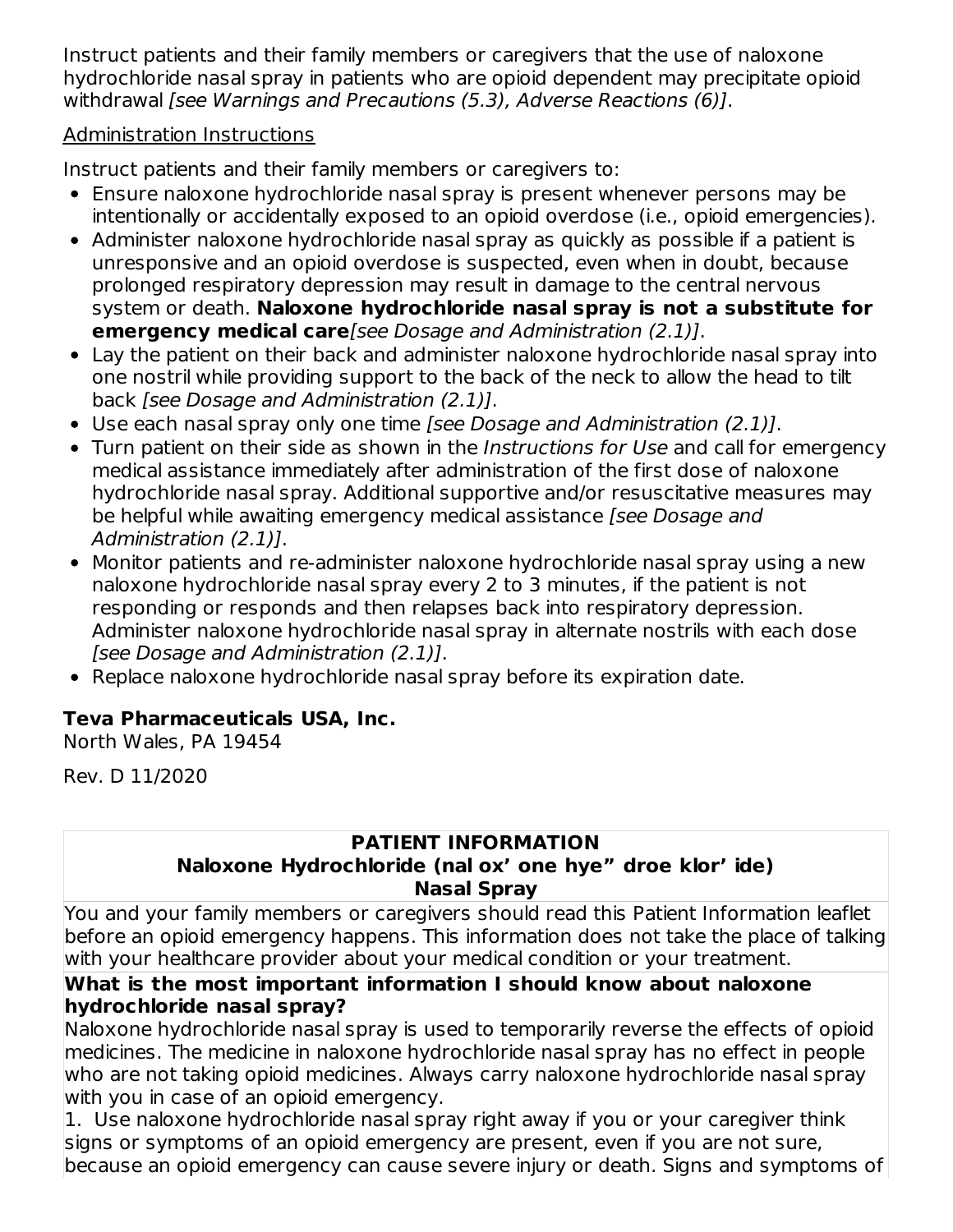an opioid emergency may include:

- unusual sleepiness and you are not able to awaken the person with a loud voice or by rubbing firmly on the middle of their chest (sternum)
- breathing problems including slow or shallow breathing in someone difficult to awaken or who looks like they are not breathing
- the black circle in the center of the colored part of the eye (pupil) is very small, sometimes called "pinpoint pupils," in someone difficult to awaken

2. Family members, caregivers, or other people who may have to use naloxone hydrochloride nasal spray in an opioid emergency should know where naloxone hydrochloride nasal spray is stored and how to give naloxone hydrochloride before an opioid emergency happens.

3. **Get emergency medical help right away after giving the first dose of naloxone hydrochloride nasal spray.** Rescue breathing or CPR (cardiopulmonary resuscitation) may be given while waiting for emergency medical help.

4. The signs and symptoms of an opioid emergency can return after naloxone hydrochloride nasal spray is given. If this happens, give another dose after 2 to 3 minutes using a new naloxone hydrochloride nasal spray and watch the person closely until emergency help is received.

## **What is naloxone hydrochloride nasal spray?**

- Naloxone hydrochloride nasal spray is a prescription medicine used for the treatment of an opioid emergency such as an overdose or a possible opioid overdose with signs of breathing problems and severe sleepiness or not being able to respond.
- Naloxone hydrochloride nasal spray is to be given right away and does not take the place of emergency medical care. Get emergency medical help right away after giving the first dose of naloxone hydrochloride nasal spray, even if the person wakes up.
- Naloxone hydrochloride nasal spray is safe and effective in children for known or suspected opioid overdose.

## **Who should not use naloxone hydrochloride nasal spray?**

**Do not use naloxone hydrochloride nasal spray**if you are allergic to naloxone hydrochloride or any of the ingredients in naloxone hydrochloride nasal spray. See the end of this leaflet for a complete list of ingredients in naloxone hydrochloride nasal spray.

#### **What should I tell my healthcare provider before using naloxone hydrochloride nasal spray?**

Before using naloxone hydrochloride nasal spray, tell your healthcare provider about all of your medical conditions, including if you:

- have heart problems
- are pregnant or plan to become pregnant. Use of naloxone hydrochloride nasal spray may cause withdrawal symptoms in your unborn baby. Your unborn baby should be examined by a healthcare provider right away after you use naloxone hydrochloride nasal spray.
- are breastfeeding or plan to breastfeed. It is not known if naloxone hydrochloride passes into your breast milk.

**Tell your healthcare provider about the medicines you take,** including prescription and over-the-counter medicines, vitamins, and herbal supplements.

**How should I use naloxone hydrochloride nasal spray? Read the "Instructions for Use" at the end of this Patient Information leaflet**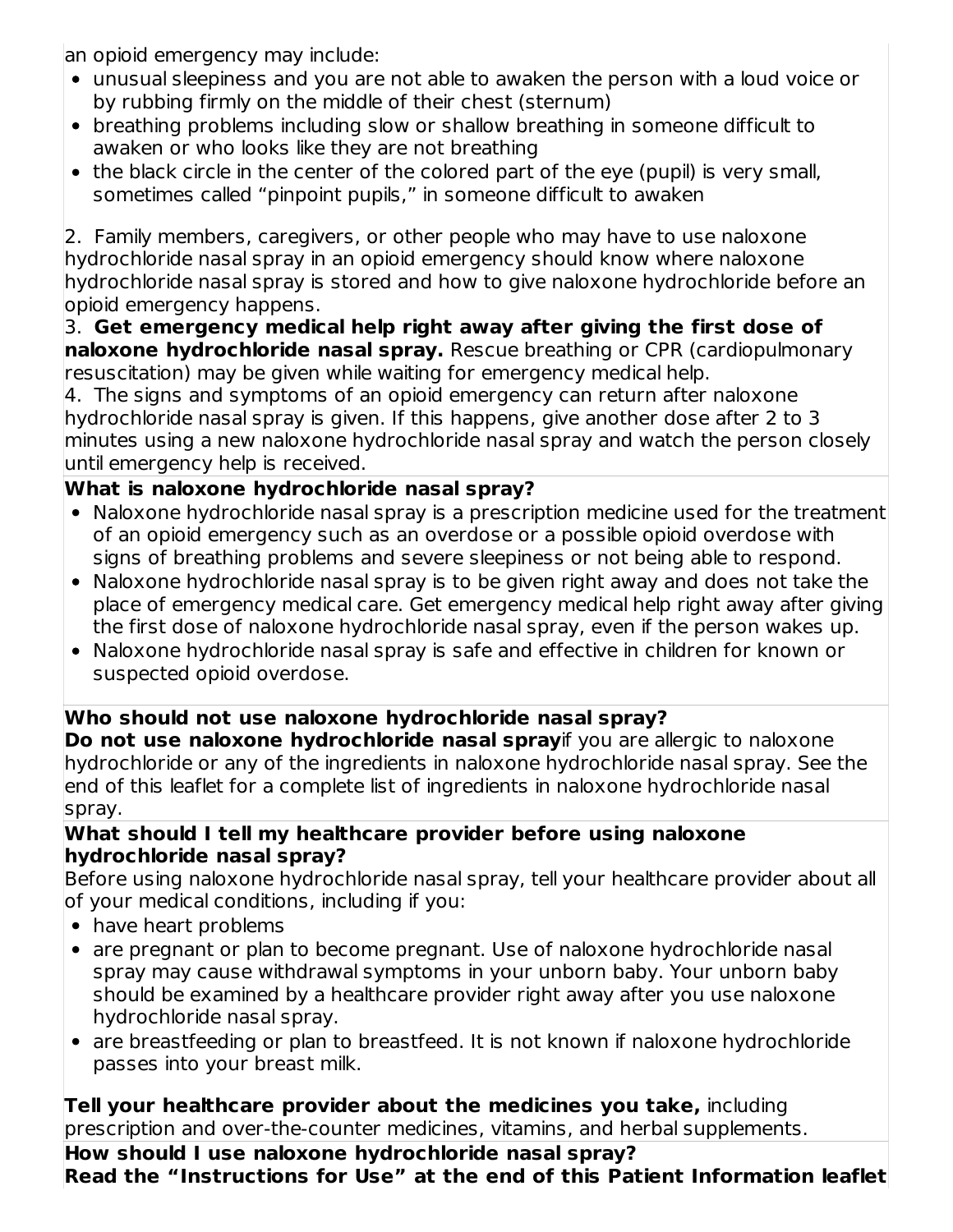## **for detailed information about the right way to use naloxone hydrochloride nasal spray.**

- Use naloxone hydrochloride nasal spray exactly as prescribed by your healthcare provider.
- Each naloxone hydrochloride nasal spray contains only 1 dose of medicine and cannot be reused.
- Lay the person on their back. Support their neck with your hand and allow the head to tilt back before giving naloxone hydrochloride nasal spray.
- Naloxone hydrochloride nasal spray should be given into one nostril.
- If additional doses are needed, give naloxone hydrochloride nasal spray in the other nostril.

#### **What are the possible side effects of naloxone hydrochloride nasal spray? Naloxone hydrochloride nasal spray may cause serious side effects, including:**

- **Sudden opioid withdrawal symptoms.** In someone who has been using opioids regularly, opioid withdrawal symptoms can happen suddenly after receiving naloxone hydrochloride nasal spray and may include:
- body aches sneezing nervousness
- diarrhea goose bumps restlessness or irritability
- $\circ$  increased heart rate  $\circ$  sweating  $\circ$  shivering or trembling
- $\cap$  fever  $\cap$  vawning  $\cap$  stomach cramping
- $\bigcirc$  runny nose  $\bigcirc$  nausea or vomiting  $\bigcirc$  weakness
- $\cap$  increased blood pressure

In infants under 4 weeks old who have been receiving opioids regularly, sudden opioid withdrawal may be life-threatening if not treated the right way. Signs and symptoms include: seizures, crying more than usual, and increased reflexes.

These are not all of the possible side effects of naloxone hydrochloride nasal spray. Call your doctor for medical advice about side effects. You may report side effects to FDA at 1-800-FDA-1088.

## **How should I store naloxone hydrochloride nasal spray?**

- Store below 77°F (25°C).
- Excursions permitted up to 104°F (40°C).
- Do not freeze or expose to excessive heat above 104°F (40°C).
- Keep naloxone hydrochloride nasal spray in its box until ready to use. Protect from light.
- Replace naloxone hydrochloride nasal spray before the expiration date on the box.

### **Keep naloxone hydrochloride nasal spray and all medicines out of the reach of children.**

#### **General information about the safe and effective use of naloxone hydrochloride nasal spray.**

Medicines are sometimes prescribed for purposes other than those listed in a Patient Information leaflet. Do not use naloxone hydrochloride nasal spray for a condition for which it was not prescribed. You can ask your pharmacist or healthcare provider for information about naloxone hydrochloride nasal spray that is written for health professionals.

**What are the ingredients in naloxone hydrochloride nasal spray? Active ingredient:** naloxone hydrochloride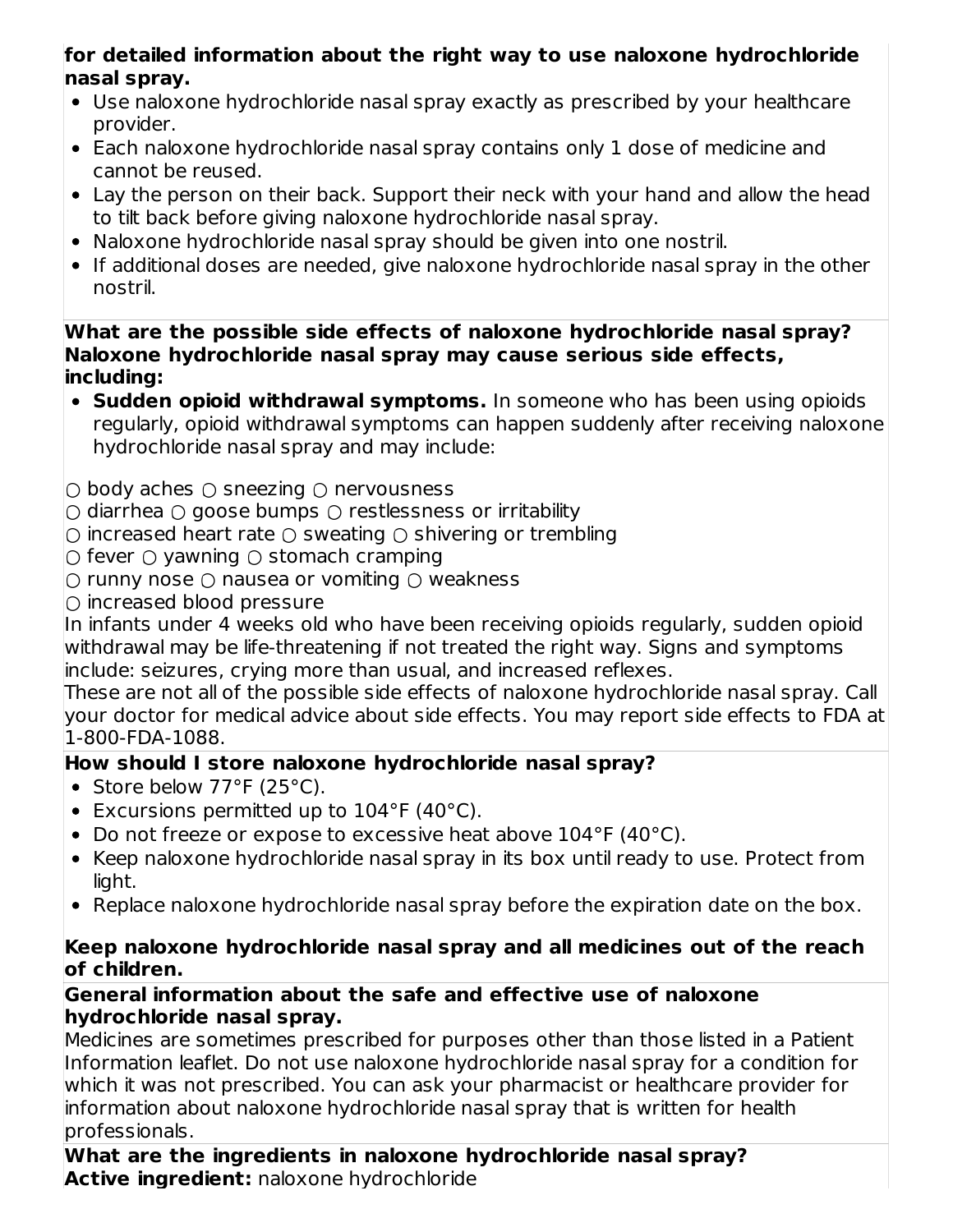**Active ingredient:** naloxone hydrochloride **Inactive ingredients:** benzalkonium chloride (preservative), edetate disodium (stabilizer), sodium chloride, sodium hydroxide/hydrochloric acid to adjust pH, and purified water

Naloxone hydrochloride nasal spray is not made with natural rubber latex.

**Teva Pharmaceuticals USA, Inc.,** North Wales, PA 19454

For more information, go to www.tevagenerics.com or call 1-888-TEVAUSA (1-888-838- 2872).

This Patient Information has been approved by the U.S. Food and Drug Administration. Rev. D 11/2020

## **INSTRUCTIONS FOR USE**

## **Naloxone Hydrochloride (nal ox' one hye" droe klor' ide)**

## **Nasal Spray**

You and your family members or caregivers should read the Instructions for Use that comes with naloxone hydrochloride nasal spray before using it. Talk to your healthcare provider if you and your family members or caregivers have any questions about the use of naloxone hydrochloride nasal spray.

#### **Use naloxone hydrochloride nasal spray for known or suspected opioid overdose in adults and children.**

**Important: For use in the nose only.**

- **Do not remove or test the naloxone hydrochloride nasal spray until ready to use.**
- **Each naloxone hydrochloride nasal spray has 1 dose and cannot be reused.**
- **You do not need to prime naloxone hydrochloride nasal spray.**

## **How to use naloxone hydrochloride nasal spray:**

**Step 1.** Lay the person on their back to receive a dose of naloxone hydrochloride nasal spray.

**Step 2.** Remove naloxone hydrochloride nasal spray from the box. Peel back the tab with the circle to open the naloxone hydrochloride nasal spray.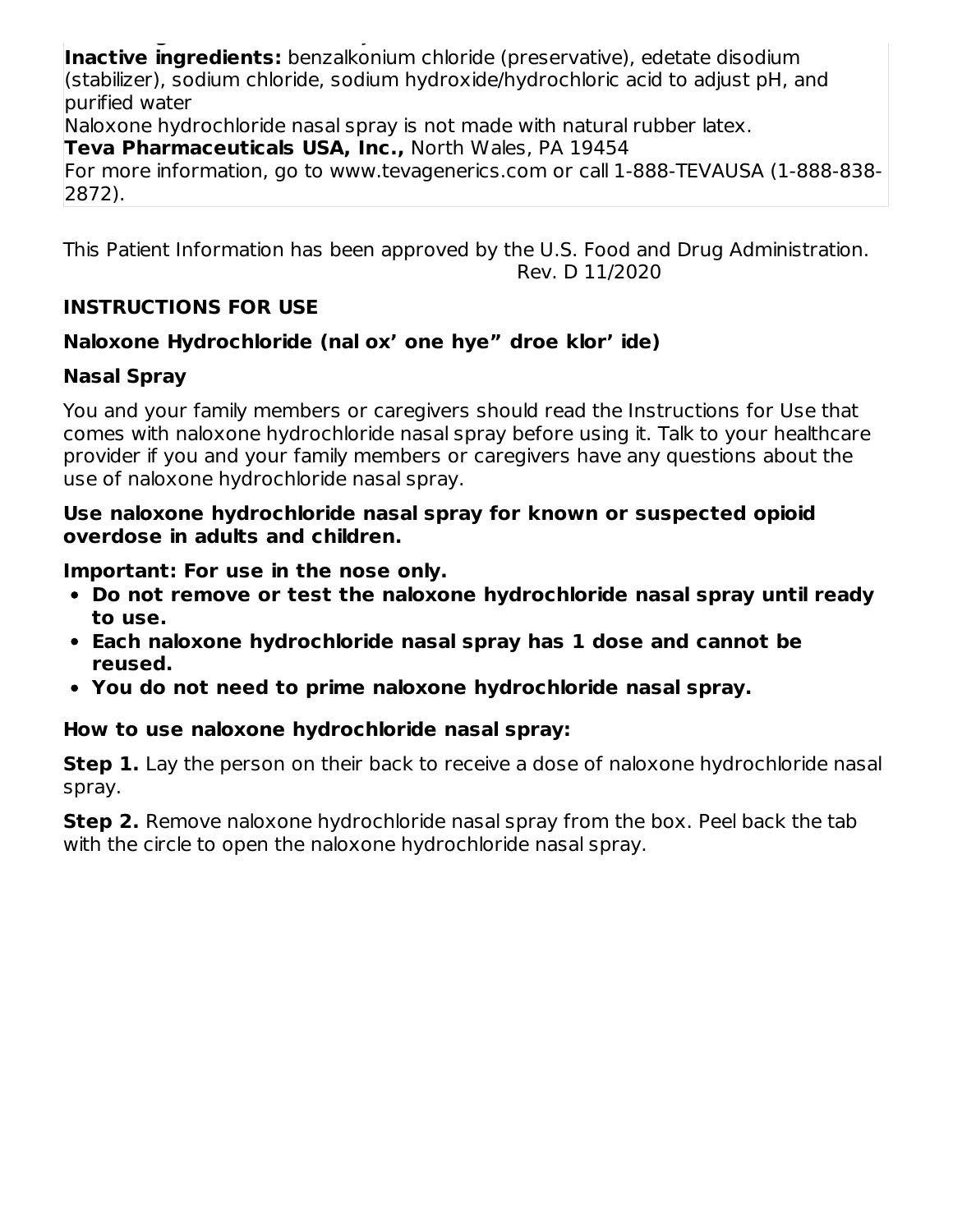



**Note:** Naloxone hydrochloride nasal spray freezes at temperatures below 5°F (-15°C). If this happens, the device will not spray. Get emergency medical help right away if this happens. Do not wait for naloxone hydrochloride nasal spray to thaw. Naloxone hydrochloride nasal spray may still be used if it has been thawed after being previously frozen.

**Step 3.** Hold the naloxone hydrochloride nasal spray with your thumb on the bottom of the plunger and your first and middle fingers on either side of the nozzle.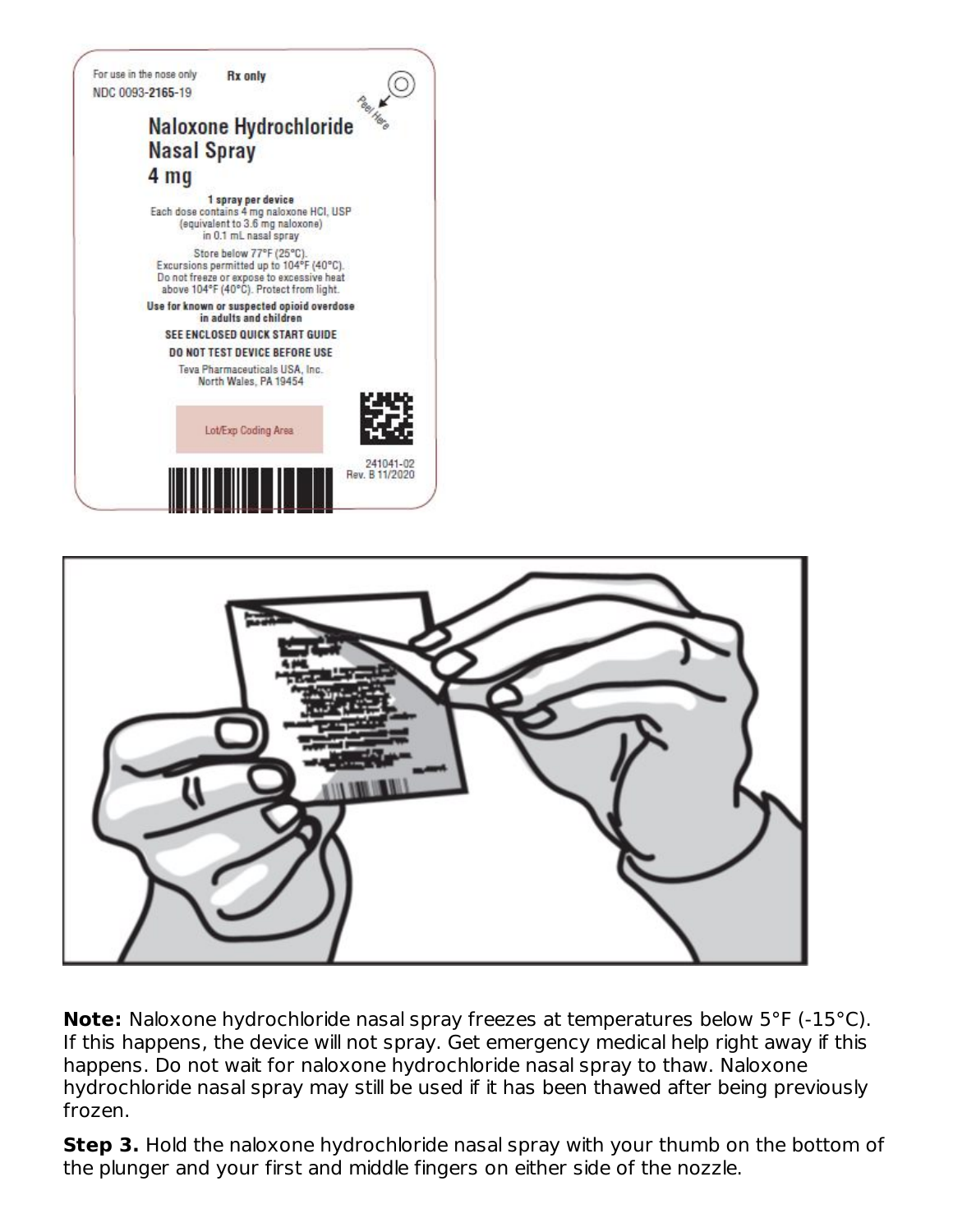

**Step 4.** Tilt the person's head back and provide support under the neck with your hand. Gently insert the tip of the nozzle into **one nostril** until your fingers on either side of the nozzle are against the bottom of the person's nose.



**Step 5.** Press the plunger firmly to give the dose of naloxone hydrochloride nasal spray.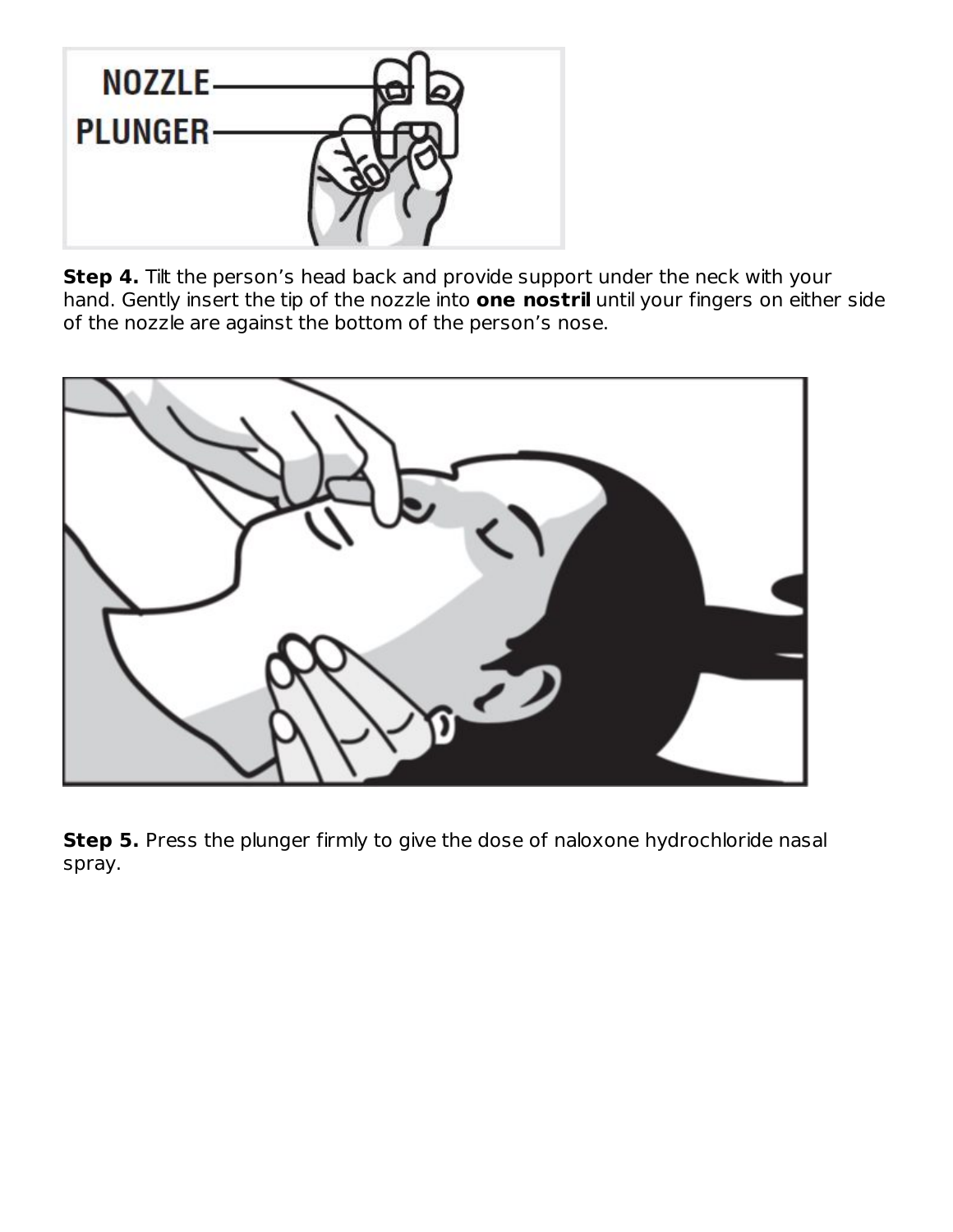

**Step 6.** Remove the naloxone hydrochloride nasal spray from the nostril after giving the dose.

### **What to do after naloxone hydrochloride nasal spray has been used:**

#### **Step 7. Get emergency medical help right away.**

Move the person on their side (recovery position) after giving naloxone hydrochloride nasal spray.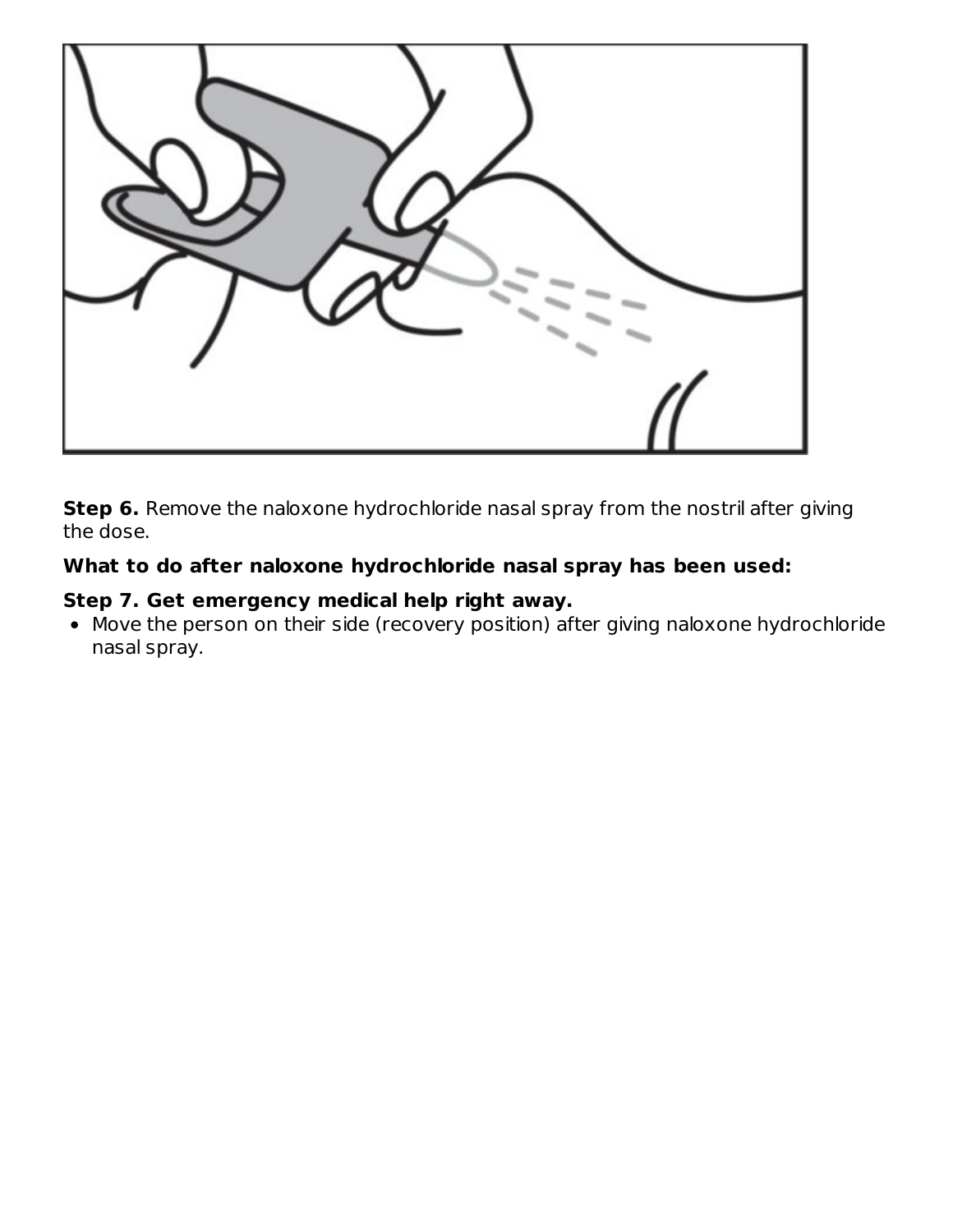

- Watch the person closely.
- If the person does not respond by waking up, to voice or touch, or breathing normally another dose may be given. Naloxone hydrochloride nasal spray may be dosed every 2 to 3 minutes, if available.
- Repeat **Steps 2 through 6** using a new naloxone hydrochloride nasal spray to give another dose in the other nostril. If additional naloxone hydrochloride nasal sprays are available, Steps 2 through 6 may be repeated every 2 to 3 minutes until the person responds or emergency medical help is received.

**Step 8.** Put the used naloxone hydrochloride nasal spray back into its box.

**Step 9.** Throw away (dispose of) the used naloxone hydrochloride nasal spray in a place that is away from children.

## **How should I store naloxone hydrochloride nasal spray?**

- Store below  $77^{\circ}F(25^{\circ}C)$ .
- Excursions permitted up to 104°F (40°C).
- Do not freeze or expose to excessive heat above 104°F (40°C).
- Keep naloxone hydrochloride nasal spray in the box until ready to use. Protect from light.
- Replace naloxone hydrochloride nasal spray before the expiration date on the box.

## **Keep naloxone hydrochloride nasal spray and all medicines out of the reach**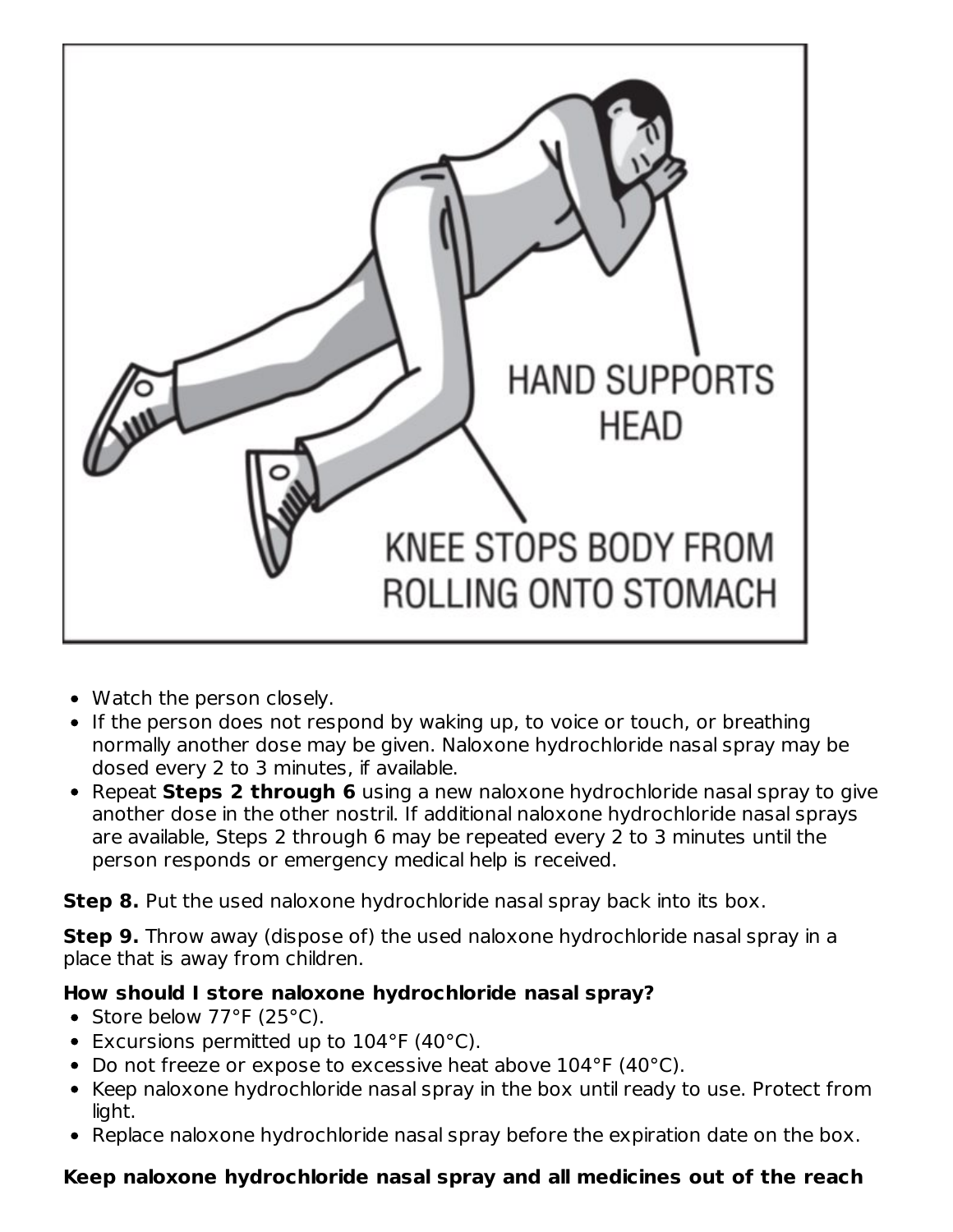#### **of children.**

This Instructions for Use has been approved by the U.S. Food and Drug Administration.

For more information, go to www.tevagenerics.com or call 1-888-TEVAUSA (1-888-838- 2872).

**Teva Pharmaceuticals USA, Inc.**

North Wales, PA 19454

Rev. D 11/2020

**Naloxone Hydrochloride Nasal Spray**

#### **QUICK START GUIDE**

**Opioid Overdose Response Instructions**

**Use naloxone hydrochloride nasal spray for known or suspected opioid overdose in adults and children.**

**Important: For use in the nose only.**

**Do not remove or test the naloxone hydrochloride nasal spray until ready to use.**

**1 Identify Opioid Overdose and Check for Response**

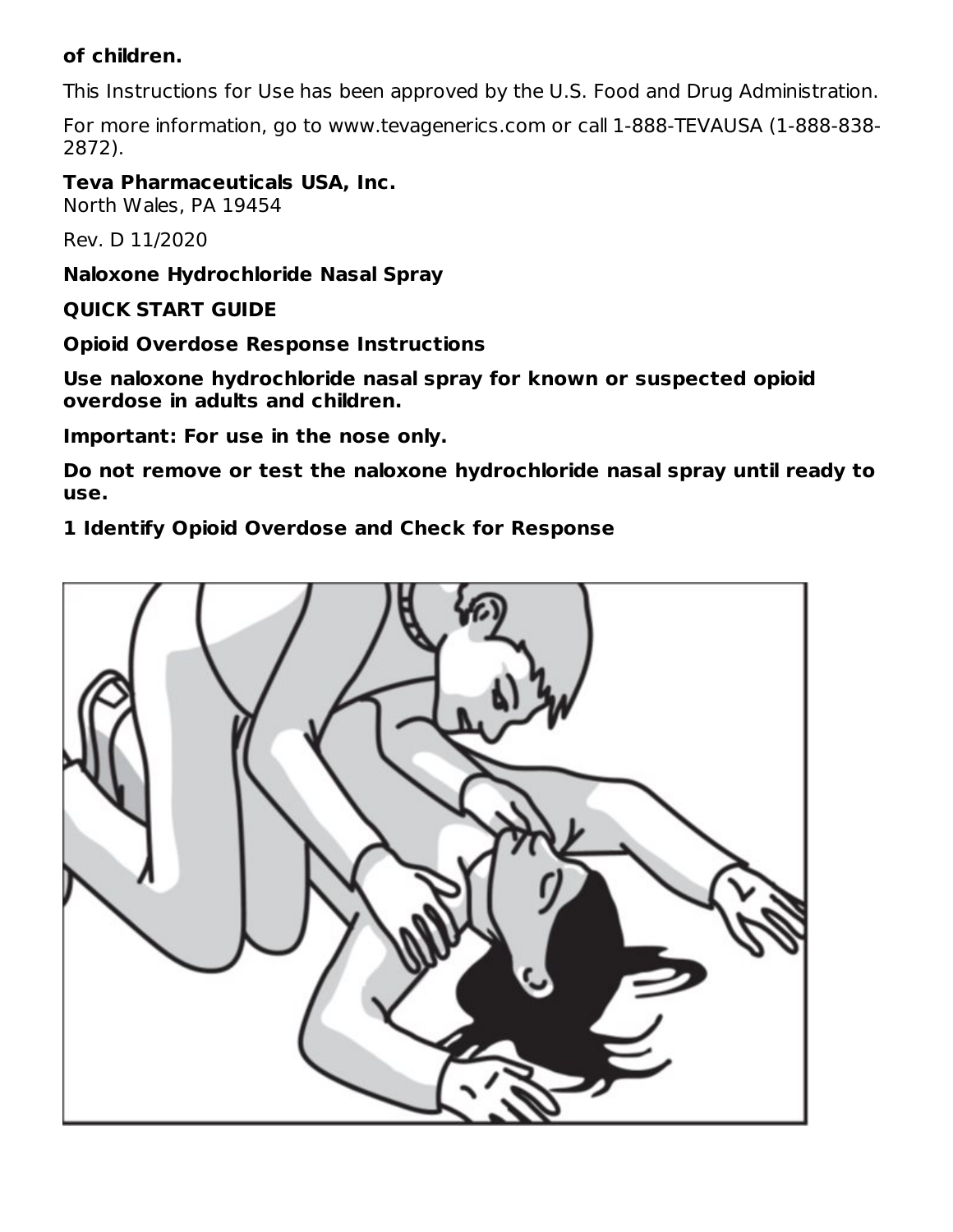**Ask** person if he or she is okay and shout name.

**Shake** shoulders and firmly rub the middle of their chest.

#### **Check for signs of opioid overdose:**

- Will not wake up or respond to your voice or touch
- Breathing is very slow, irregular, or has stopped
- Center part of their eye is very small, sometimes called "pinpoint pupils"
- **Lay the person on their back to receive a dose of naloxone hydrochloride nasal spray.**

### **2 Give naloxone hydrochloride nasal spray**

**Remove** naloxone hydrochloride nasal spray from the box. Peel back the tab with the circle to open the naloxone hydrochloride nasal spray.

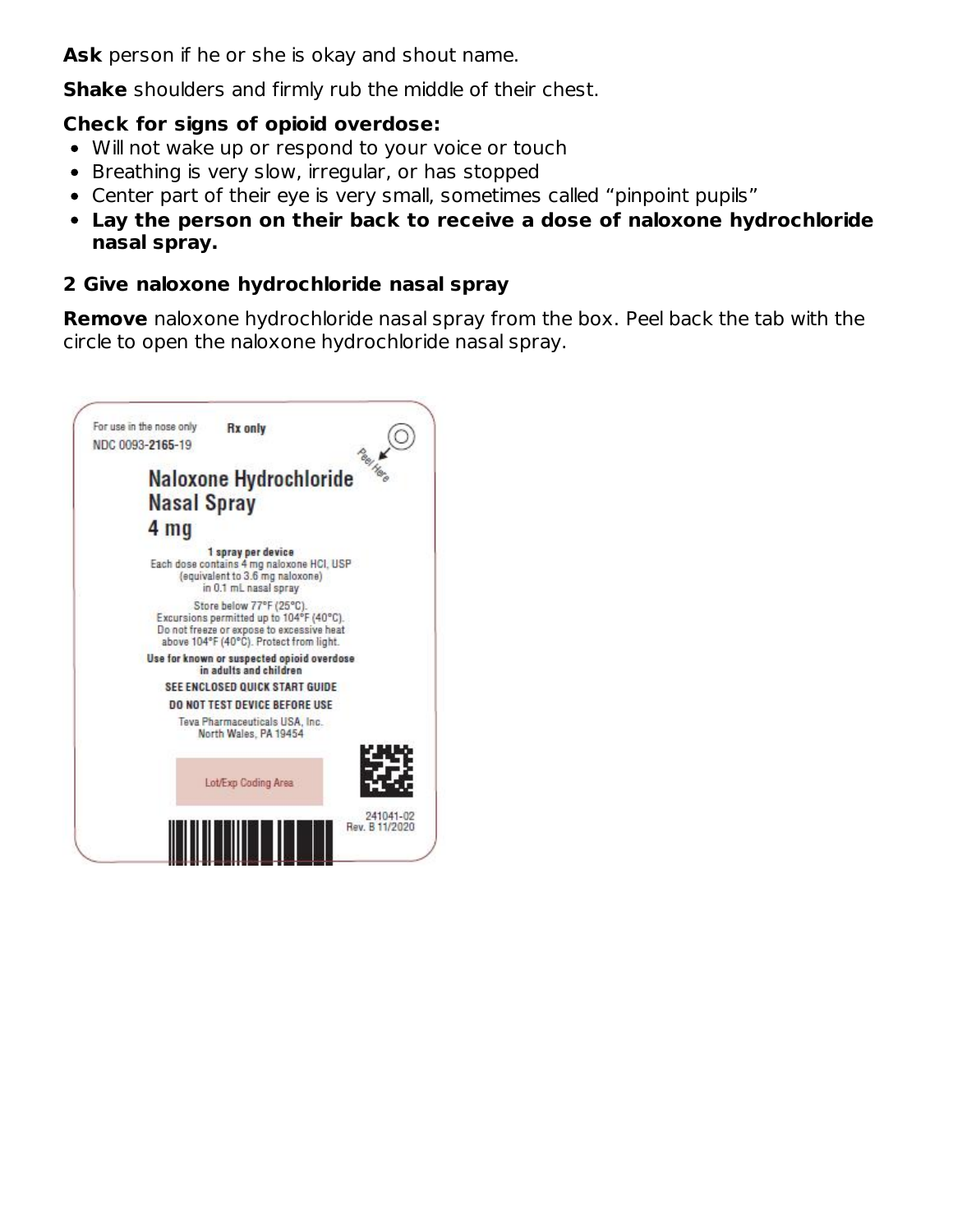

**Note:** Naloxone hydrochloride nasal spray freezes at temperatures below 5°F (-15°C). If this happens, the device will not spray. Get emergency medical help right away if this happens. Do not wait for naloxone hydrochloride nasal spray to thaw. Naloxone hydrochloride nasal spray may still be used if it has been thawed after being previously frozen.

**Hold** the naloxone hydrochloride nasal spray with your thumb on the bottom of the plunger and your first and middle fingers on either side of the nozzle.



## **Gently insert the tip of the nozzle into either nostril.**

Tilt the person's head back and provide support under the neck with your hand. Gently insert the tip of the nozzle into **one nostril**, until your fingers on either side of the nozzle are against the bottom of the person's nose.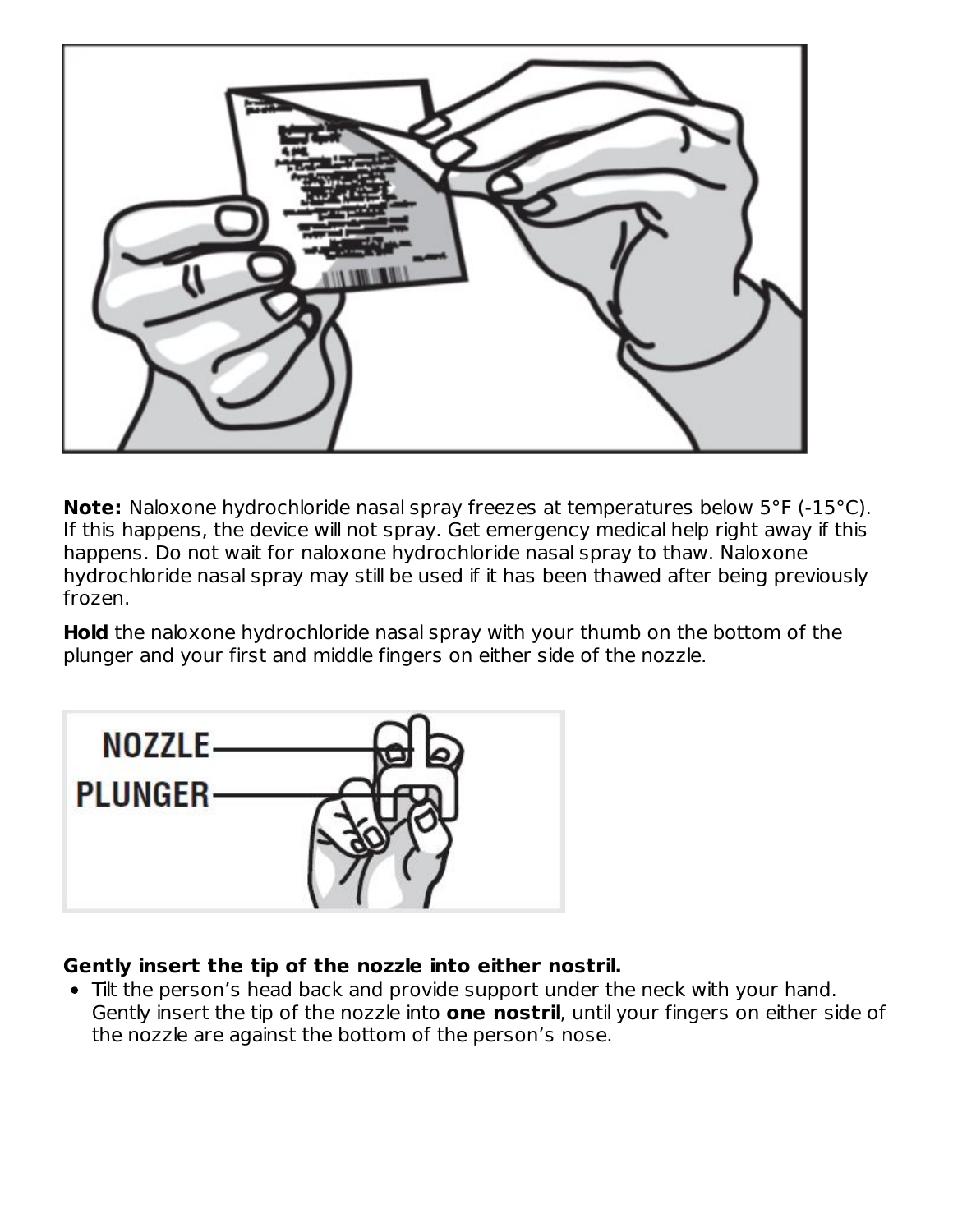

**Press the plunger firmly** to give the dose of naloxone hydrochloride nasal spray.

Remove the naloxone hydrochloride nasal spray from the nostril after giving the dose.



**3 Call for emergency medical help, Evaluate, and Support**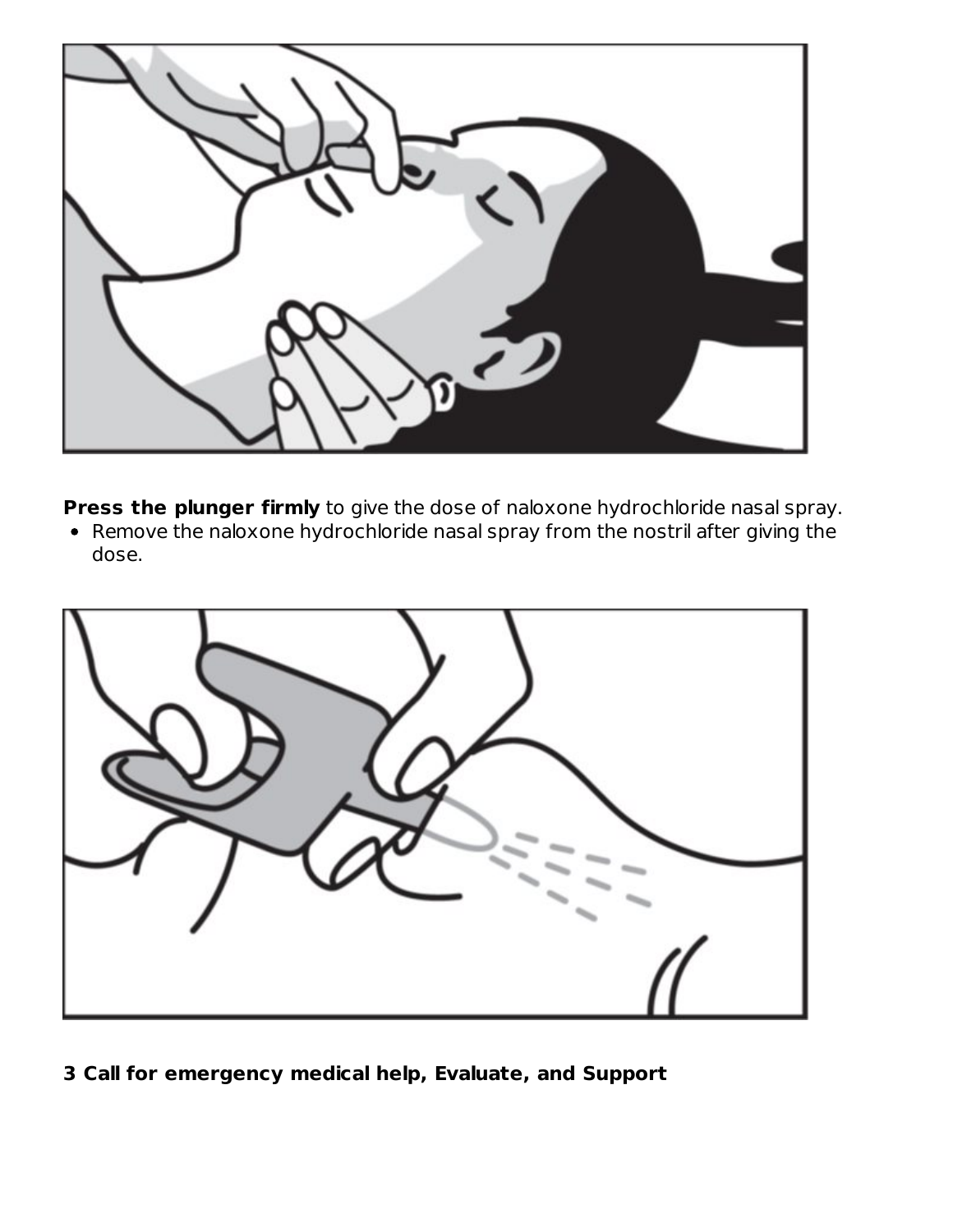

## **Get emergency medical help right away.**

**Move the person on their side (recovery position)** after giving naloxone hydrochloride nasal spray.

## **Watch the person closely.**

**If the person does not respond** by waking up, to voice or touch, or breathing normally another dose may be given. Naloxone hydrochloride nasal spray may be dosed every 2 to 3 minutes, if available.

**Repeat Step 2 using a new naloxone hydrochloride nasal spray to give another dose in the other nostril.** If additional Naloxone hydrochloride nasal sprays are available, repeat step 2 every 2 to 3 minutes until the person responds or emergency medical help is received.

**For more information go to www.tevagenerics.com or call 1-888-TEVAUSA (1- 888-838-2872). You are encouraged to report negative side effects of prescription drugs to the FDA. Visit www.fda.gov/medwatch, or call 1-800- FDA-1088.**

**Teva Pharmaceuticals USA, Inc.** North Wales, PA 19454

Rev. D 11/2020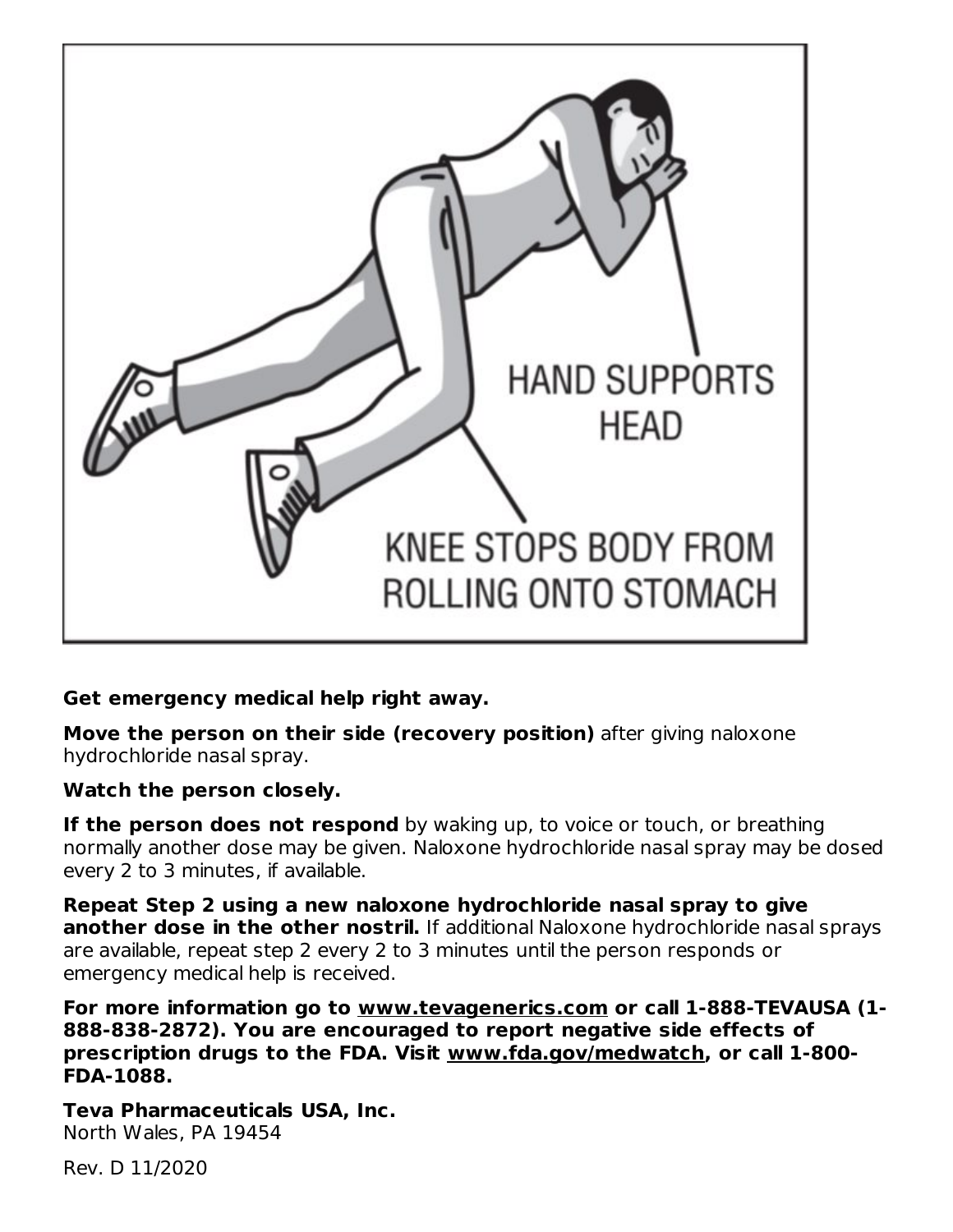NDC 0093-2165-68 0.1 mL intranasal spray per unit For use in the nose only Rx only

Naloxone Hydrochloride Nasal Spray 4 mg

Use Naloxone Hydrochloride Nasal Spray for known or suspected opioid overdose in adults and children.

Important: For use in the nose only.

Do not remove or test the Naloxone Hydrochloride Nasal Spray until ready to use.

This box contains two (2) 4 mg doses of naloxone HCl, USP in 0.1 mL of nasal spray.

Two Pack

CHECK PRODUCT EXPIRATION DATE BEFORE USE.